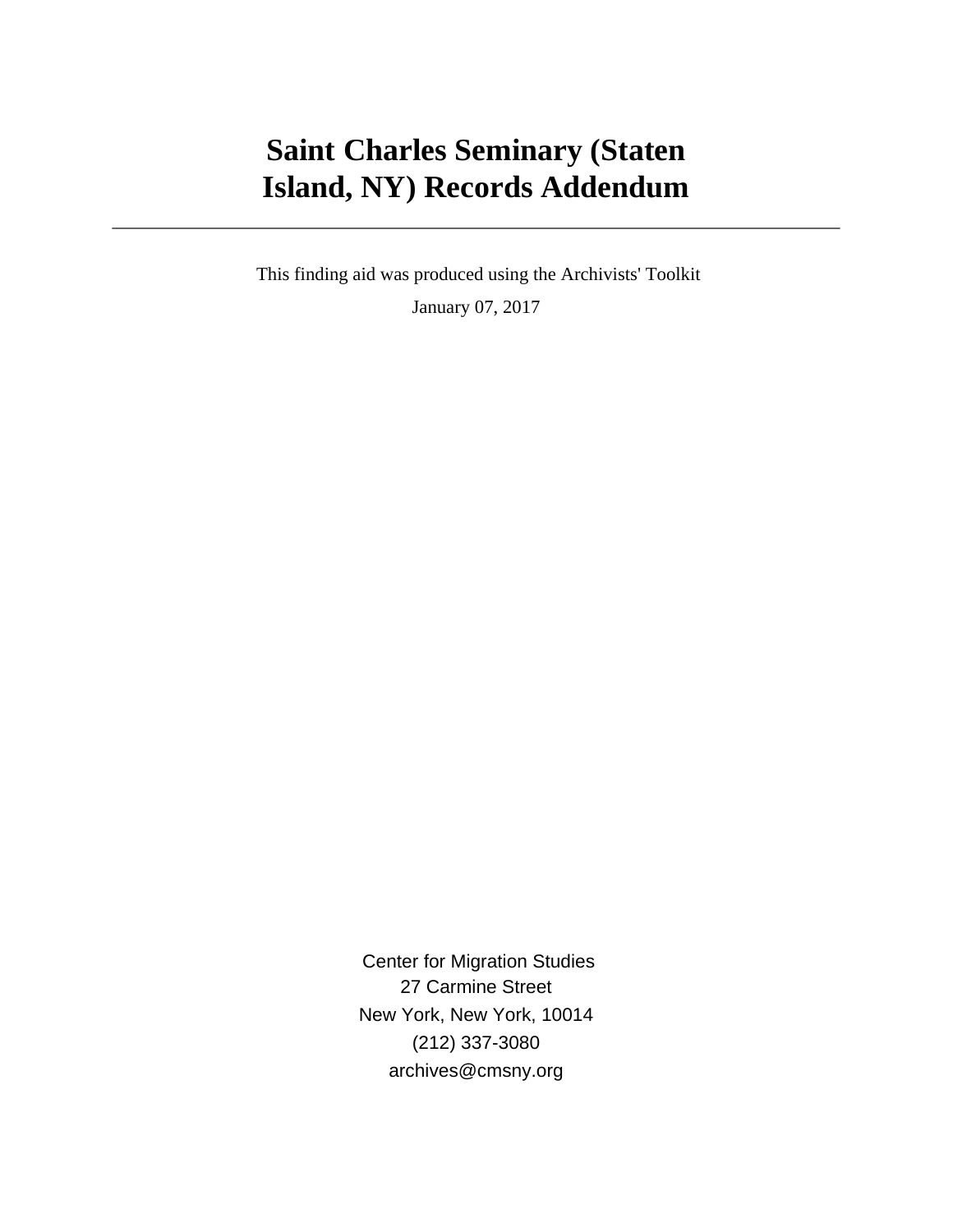# **Table of Contents**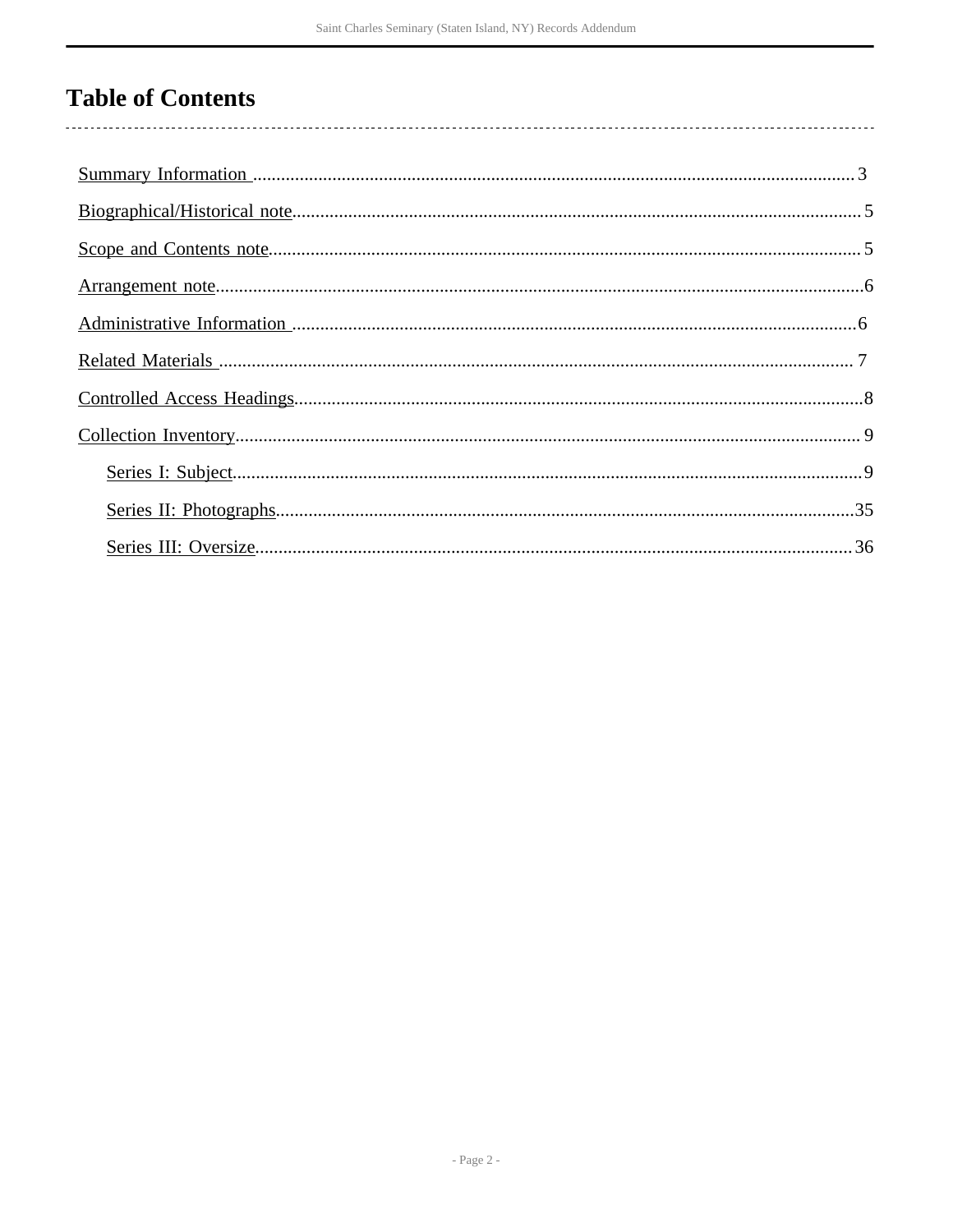# <span id="page-2-0"></span>**Summary Information**

| <b>Repository</b>    | <b>Center for Migration Studies</b>                                                                                                                                                                                                                                                                                                                                                                                                                                                                                                                                                                                                                                                                                                                                                                                                                                                                                                                                                 |
|----------------------|-------------------------------------------------------------------------------------------------------------------------------------------------------------------------------------------------------------------------------------------------------------------------------------------------------------------------------------------------------------------------------------------------------------------------------------------------------------------------------------------------------------------------------------------------------------------------------------------------------------------------------------------------------------------------------------------------------------------------------------------------------------------------------------------------------------------------------------------------------------------------------------------------------------------------------------------------------------------------------------|
| <b>Title</b>         | Saint Charles Seminary (Staten Island, NY) Records Addendum                                                                                                                                                                                                                                                                                                                                                                                                                                                                                                                                                                                                                                                                                                                                                                                                                                                                                                                         |
| Date [inclusive]     | 1930-1988                                                                                                                                                                                                                                                                                                                                                                                                                                                                                                                                                                                                                                                                                                                                                                                                                                                                                                                                                                           |
| <b>Extent</b>        | 11.0 Linear feet in 19 document boxes and one box of oversize materials.                                                                                                                                                                                                                                                                                                                                                                                                                                                                                                                                                                                                                                                                                                                                                                                                                                                                                                            |
| <b>Location note</b> | CMS063A is housed at the Provincial House of the Saint Charles Province<br>of the Society of Saint Charles-Scalabrinians, 27 Carmine Street, New<br>York, New York 10014.                                                                                                                                                                                                                                                                                                                                                                                                                                                                                                                                                                                                                                                                                                                                                                                                           |
| Language             | English                                                                                                                                                                                                                                                                                                                                                                                                                                                                                                                                                                                                                                                                                                                                                                                                                                                                                                                                                                             |
|                      | Language of Materials note Documents in CMS.063A are mostly in English, with some Italian and<br>Latin.                                                                                                                                                                                                                                                                                                                                                                                                                                                                                                                                                                                                                                                                                                                                                                                                                                                                             |
| <b>Abstract</b>      | CMS.063A documents activities at Saint Charles Seminary on Staten<br>Island, between the institution's founding in 1947 and the 1970s, when<br>changes in seminary education led to its closing. The seminary was<br>founded by the Saint Charles Province of the Society of Saint Charles-<br>Scalabrinians, a congregation of male religious founded to minister to<br>migrants in transit and in their new homes. Records pertaining to the<br>seminarians are not available to researchers. The remaining records cover<br>the management of the facilities and the more general aspects of seminary<br>education. They may be of interest to researchers covering the history of<br>the Catholic Church, especially in the Vatican II era, Italian-American<br>history and culture, the development of migrant pastoral care in the third<br>quarter of the twentieth century, the formation of candidates for the<br>priesthood, and the Catholic community on Staten Island. |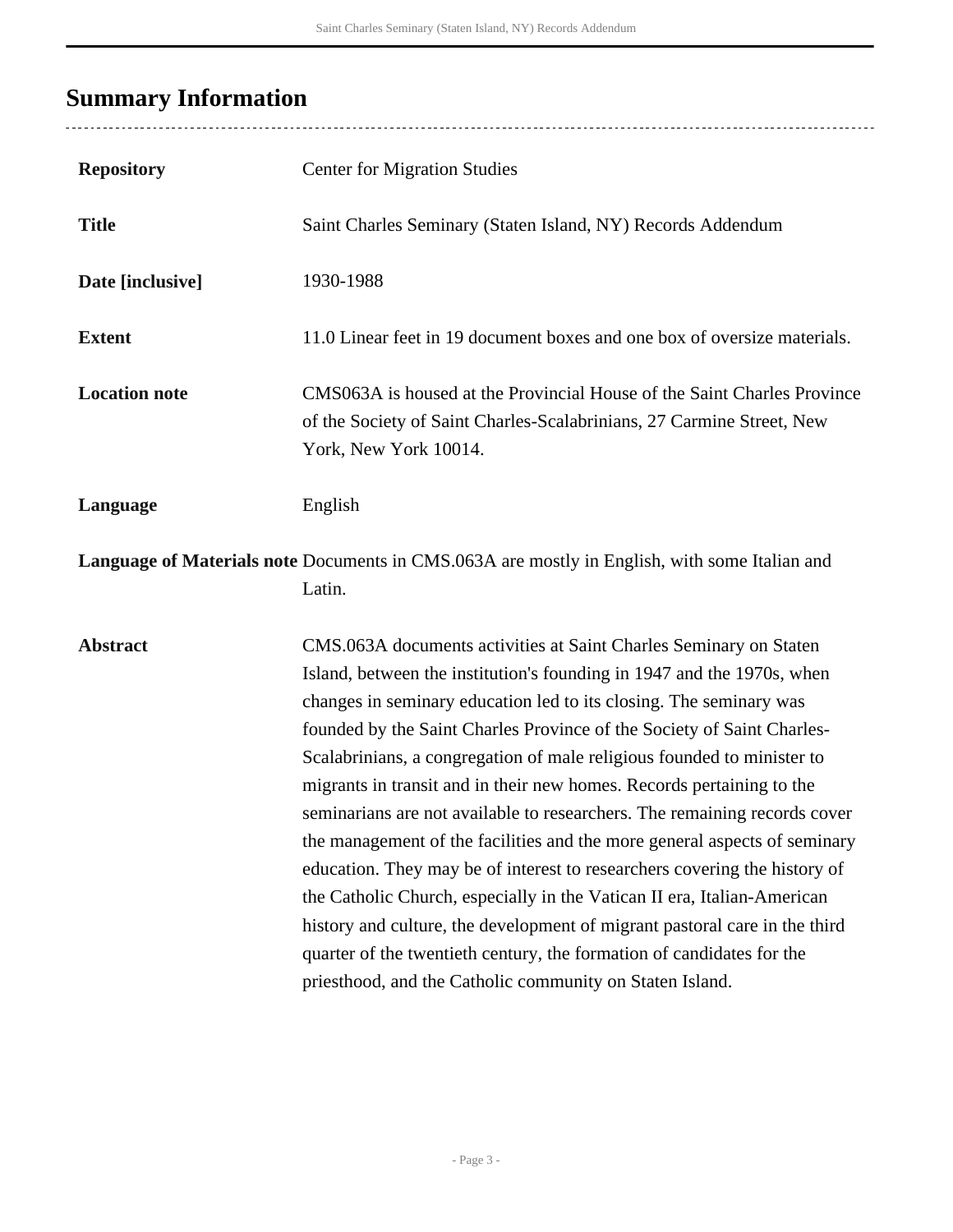## **Preferred Citation note**

Center for Migration Studies of New York; Saint Charles Seminary Records Addendum (CMS 063A); Box; Folder.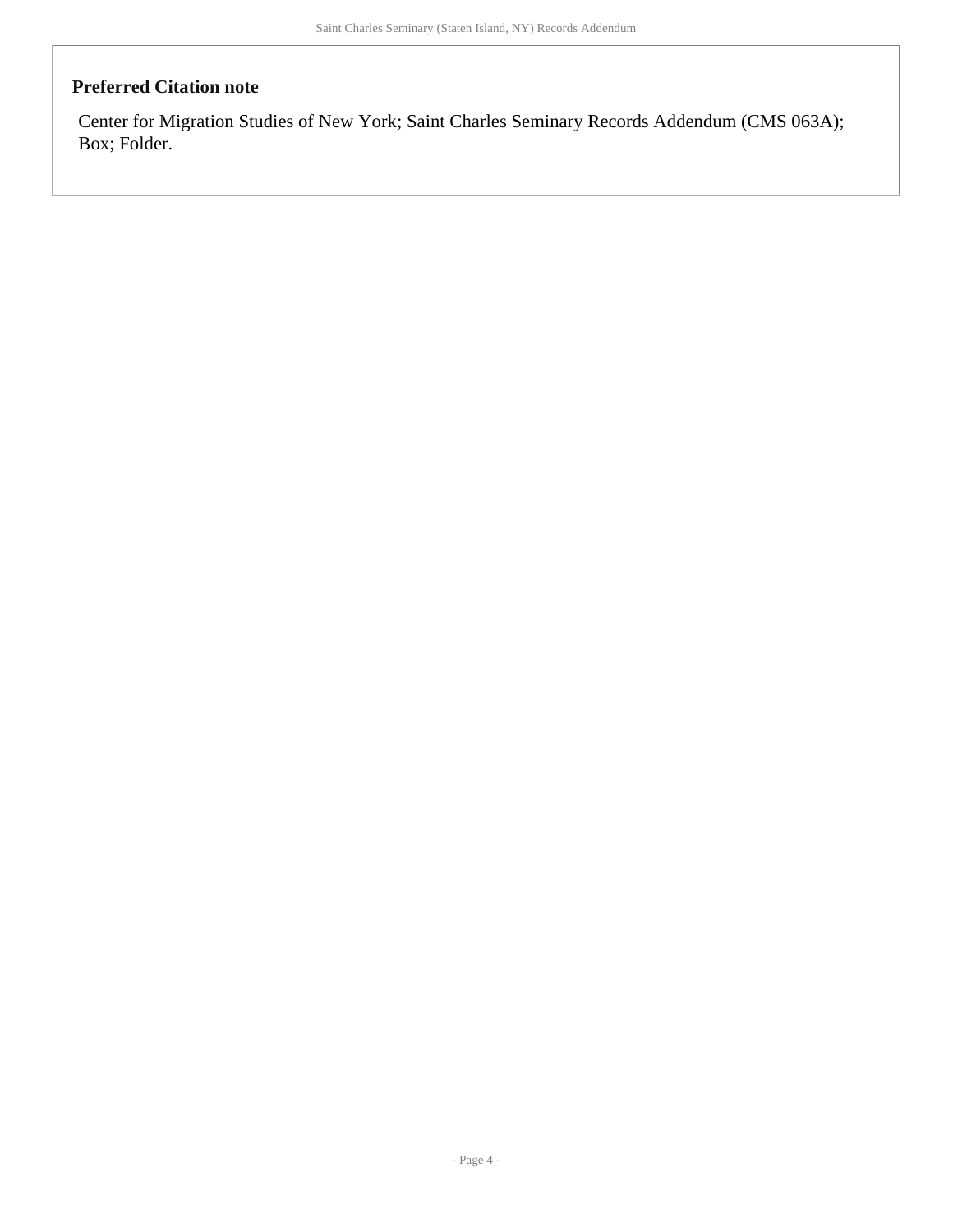## <span id="page-4-0"></span>**Biographical/Historical note**

The Saint Charles Seminary began as the home that architect Ernest Flagg built for his bride, Margaret Bonner, on land her family owned on Todt Hill, the highest point on Staten Island. Flagg had the street name changed to Flagg Place, and his home at 209 (zip code 10304) was named Stone Court.

Flagg died in 1947, and his widow sold the property to the Saint Charles Province of the Society of Saint Charles-Scalabrinians, a congregation of male religious founded in Italy in 1887. At that time, the congregation focused on the pastoral care of Italian immigrants and their descedents.The province was seeking to recruit and train Italian-American men to serve the offspring of immigrants who wished to maintain their ancestral religious culture. As the Scalabrinians had many institutions named for their patron saint, Charles Borromeo, they tended to referto this property as "Flagg Place."

From 1947 to 1961 Flagg Place operated both a novitiate (entry-level) and a seminary (professional training) at Saint Charles Seminary. In 1961 the novitiate moved to a new facility at Cornwall, New York, leaving space at Flagg Place. In 1964, the province used the space to establish the Center for Migration Studies (CMS), a think tank devoted to collecting and disseminating data on contemporary human international migration via publications, conferences, and the maintenance of a library and archive. In 1967 the Flagg house became a New York City landmark and in 1983 the designation was expanded to include other buildings. The Scalabrinians dismantled Ernest Flagg's formal garden to create space for a wing of office and living space, and sold off property that has since been used to build single-family housing. Also, a copper beech tree on the estate's front lawn that gave one of the local streets its name died had and to be removed. However, the rest of the front lawn and the house itself remained as Flagg left them.

The last seminarian left in the early 1970s, and the Scalabrinians used the property for CMS, a catering facility, and a congregation gathered from the surrounding area that met in the former seminary chapel. In 2005, Provincial Superior Joseph M. Fugolo, c.s., moved the province headquarters to the site, and CMS moved to the former provincial house at 27 Carmine Street, New York, New York, 10014. That arrangement proved temporary; in 2009 Provincial Superior Matthew Didone, c.s., moved the provincial house back to Carmine Street and the Center for Migration Studies to new facilities at 307 E. 60th Street. At that point, the contents of Flagg Place, including furniture that remained in the house after its sale to the Scalabrinians, were sold or moved, and the building became vacant.

## <span id="page-4-1"></span>**Scope and Contents note**

CMS.063A supplments CMS.063 and documents activities at Saint Charles Seminary on Staten Island. The seminary was founded to educate young men who felt called not only to the priesthood, but to membership in the Scalabrinians, a congregation of male religious that had been founded in 1887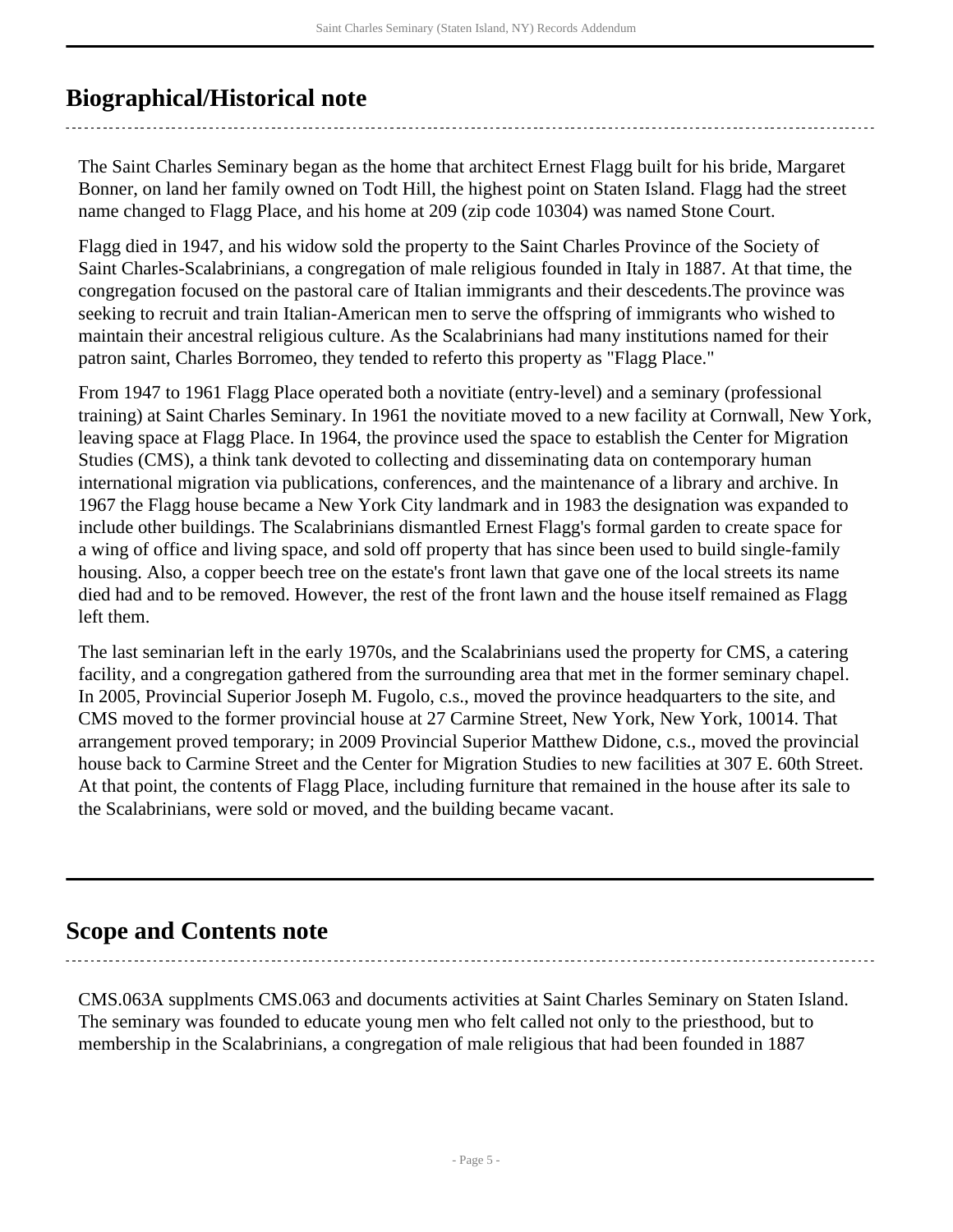to minister to migrants in transit and in their new homes. Being founded in Italy, the congregation's members started working among Italian immigrants. By the time the seminary was founded, the congregation was recruting the sons of immigrants to continue this ministry to new generations. However, at the same time, migration patterns and the Catholic Church were both changing, and Scalabrinian seminary education changed in response. The last seminarians left Saint Charles by the early 1970s.

About that time, some materials from the seminary, mostly photographs and publications, were transferred to the Center for Migration Studies and processed for the archives. This deposit contains the educational records of Saint Charles' students and also material related to their professional lives; this material is closed to researchers.

However, the deposit also contains material relevant to the overall educational mission of Saint Charles Seminary, such as catalogs, course syllabi, and yearooks. It documents some of the activities of the groups of men and women laity who formed to support Saint Charles Seminary and who remained active years after the seminary closed and the ministry to this group of laity became one of the place's main functions. It also contains information relevant to the management of the physical facilities. This information is significant because the building in which the seminary was located, and the land around it, are landmarked by New York City.

## <span id="page-5-0"></span>**Arrangement note**

CMS.063A is arranged into three Series: Series I: Subject Series II: Photographs Series III: Oversize

## <span id="page-5-1"></span>**Administrative Information**

## **Publication Information**

Center for Migration Studies

## **Conditions Governing Access note**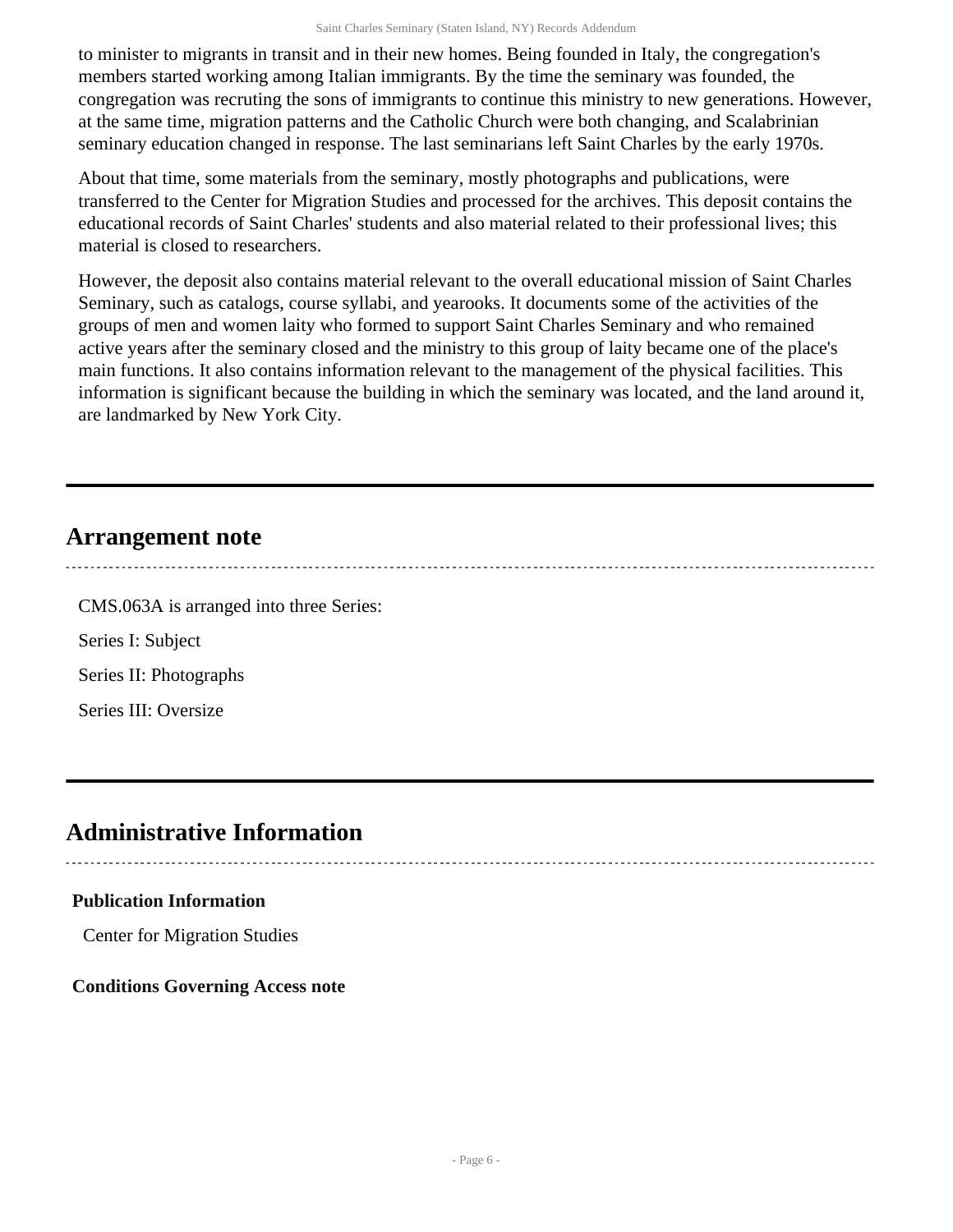Records pertaining to the seminarians are not available to researchers. The remaining records, pertaining to the management of the facility and to seminary education more generally, are open to researchers by appointment.

## **Conditions Governing Use note**

Copyright is owned by the Center for Migration Studies. Permission to publish materials must be requested before use.

## **Immediate Source of Acquisition note**

CMS.063A was deposited in 2005 at the Center for Migration Studies by Joseph M. Fugolo, c.s., then Provincial Superior of the Province of Saint Charles, Society of Saint Charles-Scalabrinians.

## **Processing Information note**

Archivist Nick Falco processed CMS.063, the initial deposit of the Saint Charles Seminary Records, in the mid 1980s. In 2005, Father Joseph Fugolo made a second deposit. In 2010, Mary Brown processed that second deposit as part of a larger project to transfer the CMS archives from their founding home on Staten Island to their new location in Manhattan.

## <span id="page-6-0"></span>**Related Materials**

## **Related Archival Materials note**

063, the original deposit of the Saint Charles Seminary records.

064 and 064A, Immaculate Conception Novitiate (Cornwall, NY) Records and and addendum, documenting activities at the novitiate, the starting level of training for the priesthood and for membership in the Scalabrinians.

074, Scalabrinian Miscellany, publications by members of the Scalabrinian community or about the community and its members.

078C, Saint Charles Provincial, Society of Saint Charles-Scalabrinians Records and addendums. Series FC documents activities at the successors to Saint Charles Seminary. Series IE documents activities at 209 Flagg Place, after the seminary left that site.

079, Saint Joachim, New York City Records. Saint Joachim was founded in 1887 to minister to Italian immigrants. In 1957, the city announced that the parish would be closed, the street on which it was located would be demapped, and the buildings for blocks around would be demolished to make way for Chatham Gardens, an apartment complex. The Scalabrinians and parishioners protested, especially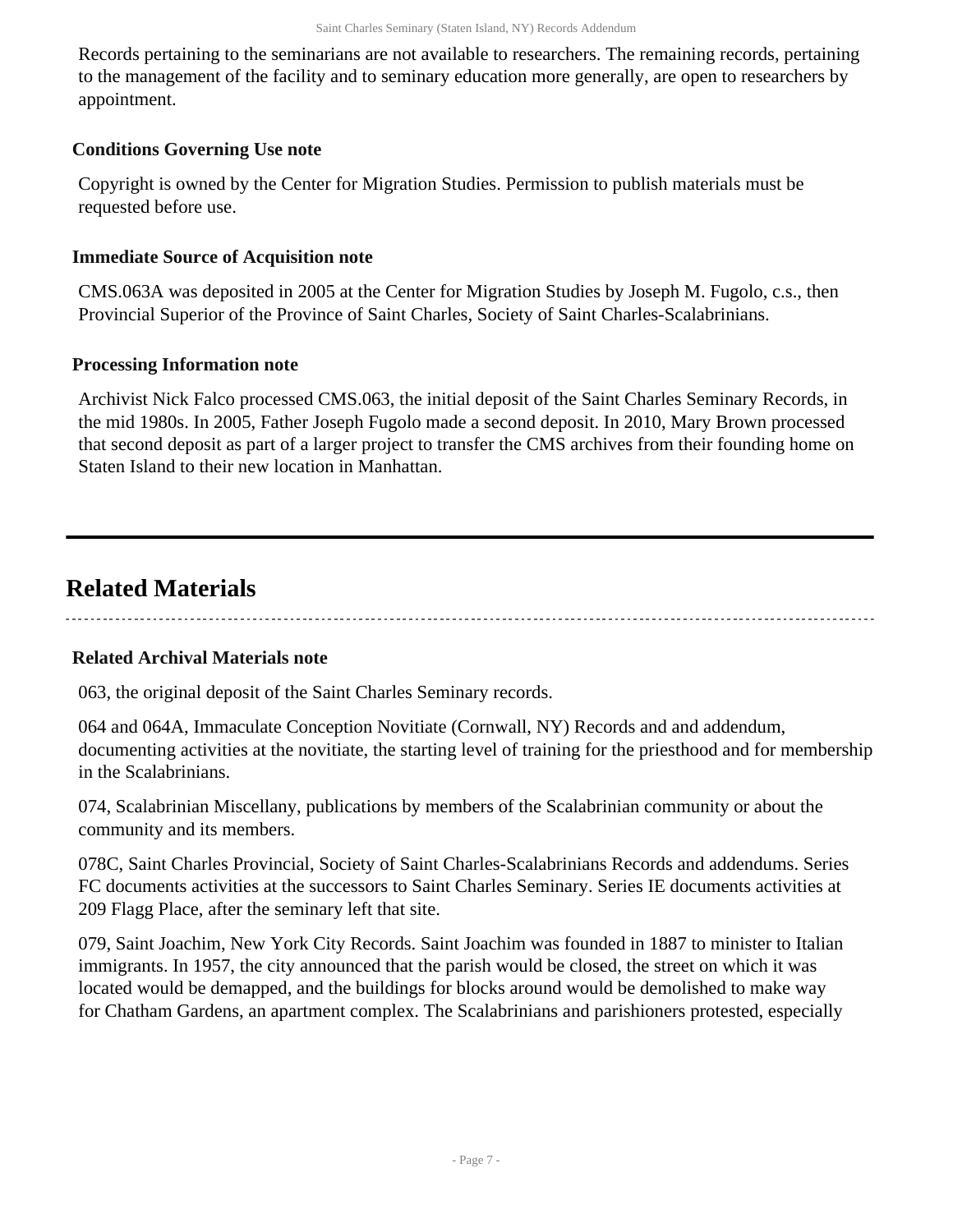because the parish was where Mother Frances Xavier Cabrini, later the first U.S. citizen to be recognized as a saint in the Catholic Church, entered her American ministry. The building was demolished in 1959.

# <span id="page-7-0"></span>**Controlled Access Headings**

## **Corporate Name(s)**

- Saint Charles Seminary (Staten Island, N. Y.).
- Scalabrinians.

## **Subject(s)**

 $\ddot{\phantom{0}}$ 

- Catholic theological seminaries
- Italian Americans |x Religion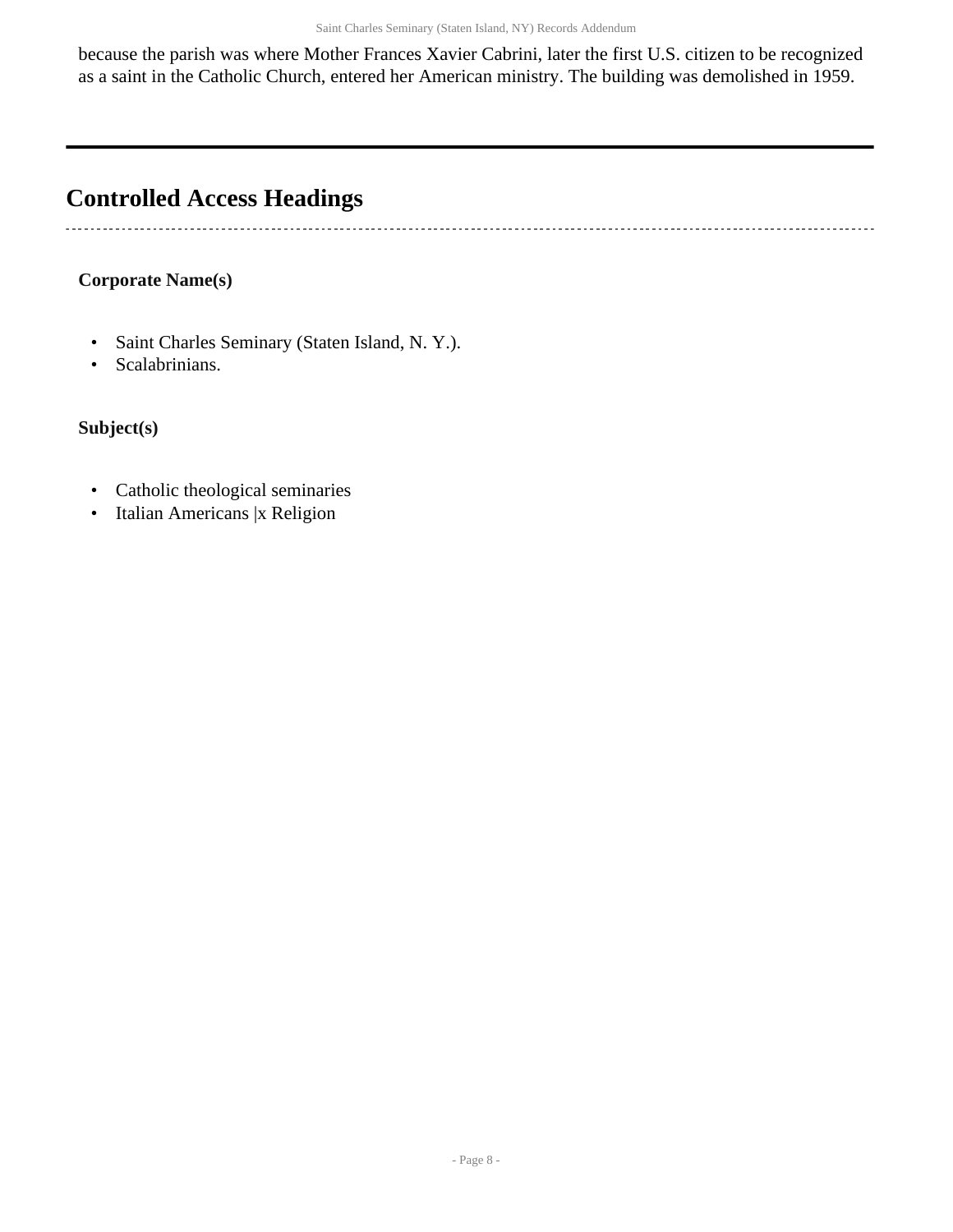## <span id="page-8-0"></span>**Collection Inventory**

<span id="page-8-1"></span>**Series I: Subject** 

Anniversaries. Congregation's 80th. 1967

|                 | <b>Box</b> | <b>Folder</b> |
|-----------------|------------|---------------|
| Mixed materials |            |               |

Anniversaries. Seminary's 25th. 1974

|                 | <b>Box</b> | $\nabla$ older |
|-----------------|------------|----------------|
| Mixed materials |            |                |

Annual Scholarly Performance Report. 1964-1964

|                 | Box | <b>Folder</b> |
|-----------------|-----|---------------|
| Mixed materials |     | ັ             |

The Beacon. 1965-1966

|  | Box | Folder |
|--|-----|--------|
|  |     |        |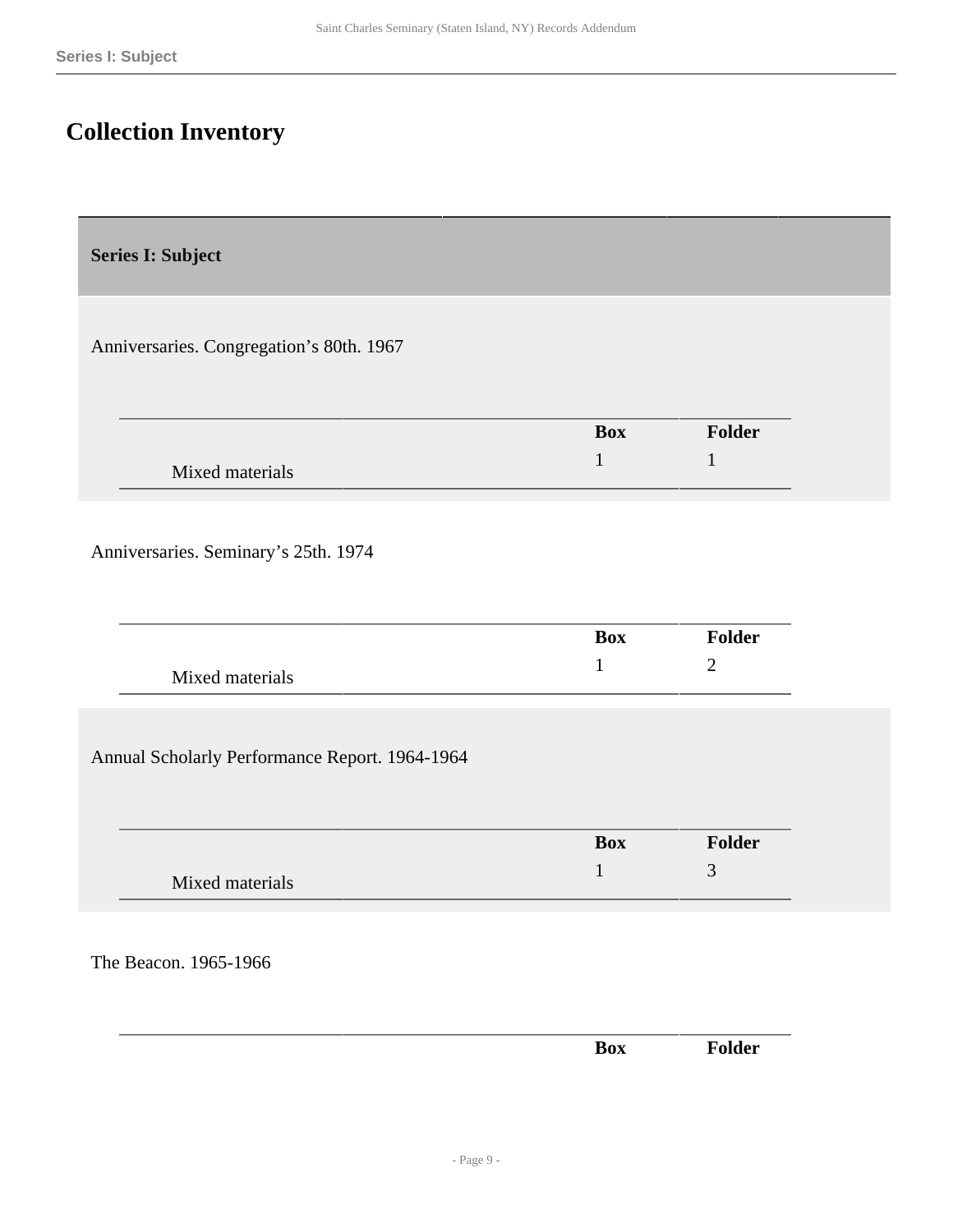| Mixed materials |  |  |
|-----------------|--|--|
|                 |  |  |

The Beacon was the newsletter of the congregation worshipping at Saint Charles.

Board of Trustees. 1955-1966

|                 | <b>Box</b> | <b>Folder</b> |
|-----------------|------------|---------------|
| Mixed materials |            | ັ             |

## Building. Chapel Alterations. 1965-1971

|                 | Box | <b>Folder</b> |
|-----------------|-----|---------------|
| Mixed materials |     |               |

Building. Chapel Memorial Fund. 1967-1971

|                 | <b>Box</b> | <b>Folder</b>  |
|-----------------|------------|----------------|
| Mixed materials |            | $\overline{ }$ |

Building. Chronological. 1948-1988

| __ |  |  |
|----|--|--|
|    |  |  |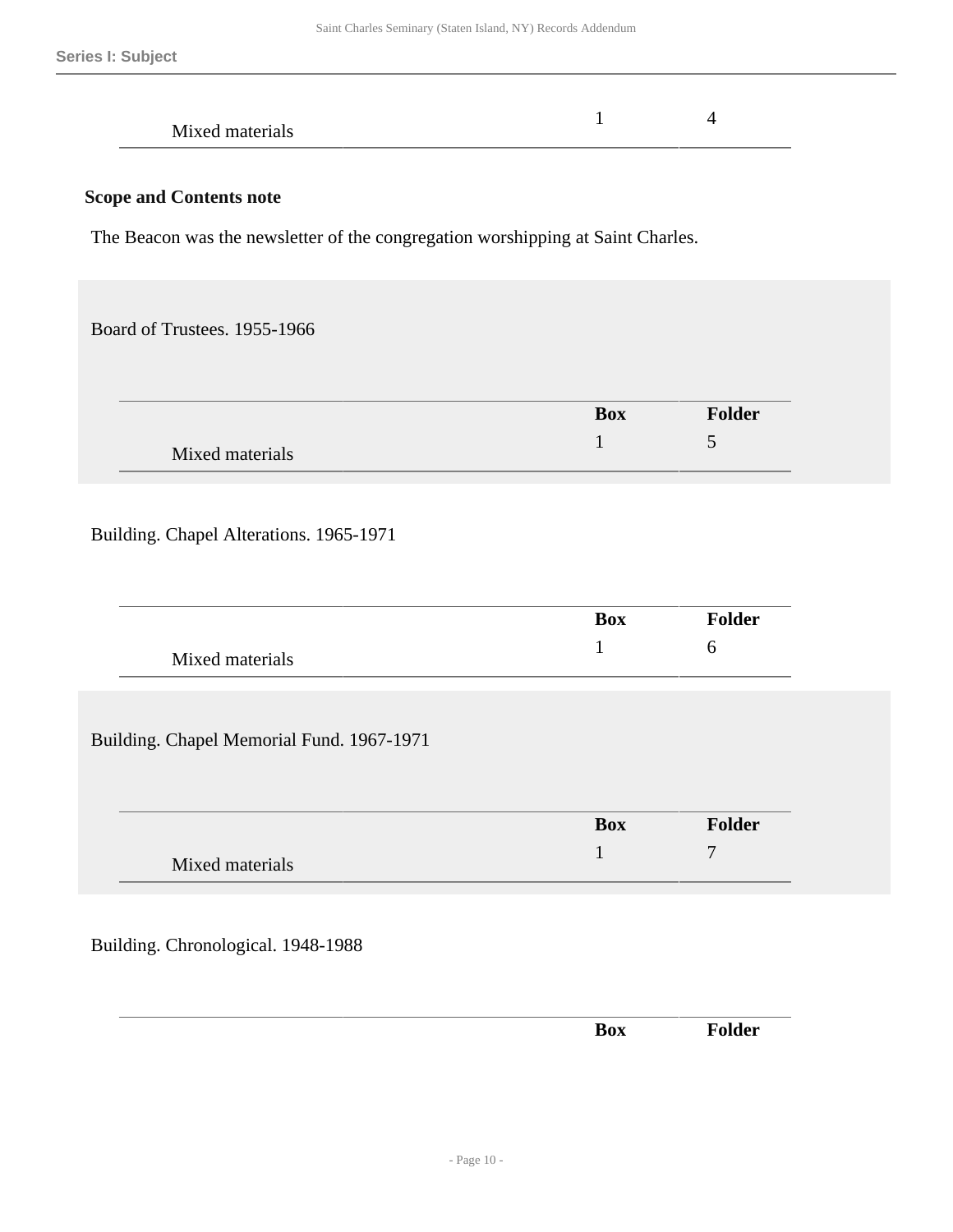| Mixed materials |  |  |
|-----------------|--|--|
|-----------------|--|--|

See Photographs Series for photographs taken from this folder. Also, the folder contains an autographed letter from Margaret Flagg, the widow who sold the estate to the province, and then spent at least some of her time in one of the smaller residences on the property.

Building. Convent. undated

|                 | <b>Box</b> | <b>Folder</b> |
|-----------------|------------|---------------|
| Mixed materials |            |               |

Building. Fall-out Shelter. 1961-1963

|                               | <b>Box</b> | Folder |
|-------------------------------|------------|--------|
| Mixed materials               | 1          | 10     |
|                               |            |        |
|                               |            |        |
| Building. New Wing. 1957-1958 |            |        |
|                               |            |        |
|                               | <b>Box</b> | Folder |

Building. Outdoor Shrine. 1960-1961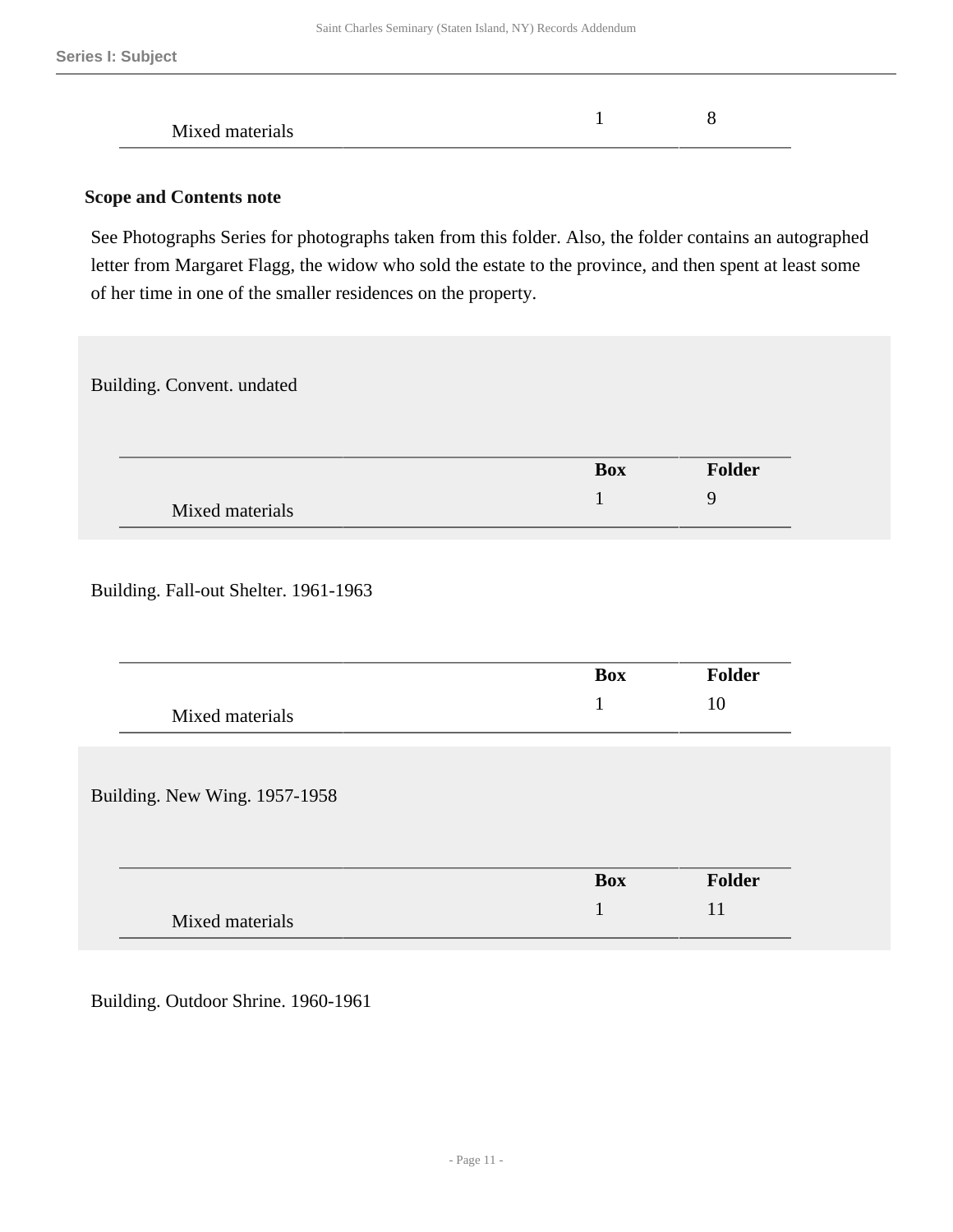|                 | <b>Box</b> | Folder |
|-----------------|------------|--------|
| Mixed materials |            |        |

See Photographs Series for photographs taken from this folder. Also, the folder documents an outdoor altar surmounted by a crucifixion scene with Saint John the Evangelists, the Blessed Mother and a mourning angel. The shrine is no longer extent.

#### Building. Scalabrini Hall. 1948-1953

|                 | <b>Box</b> | <b>Folder</b> |
|-----------------|------------|---------------|
| Mixed materials |            | ⊥⊃            |

#### **Scope and Contents note**

Scalabrini Halll was a former stable at the opposite end of the property from the main house. It no longer exists.

Building. Signs. undated

|                 | <b>Box</b> | <b>Folder</b> |
|-----------------|------------|---------------|
| Mixed materials |            | l4            |

Canonical Visitation. 1953-1968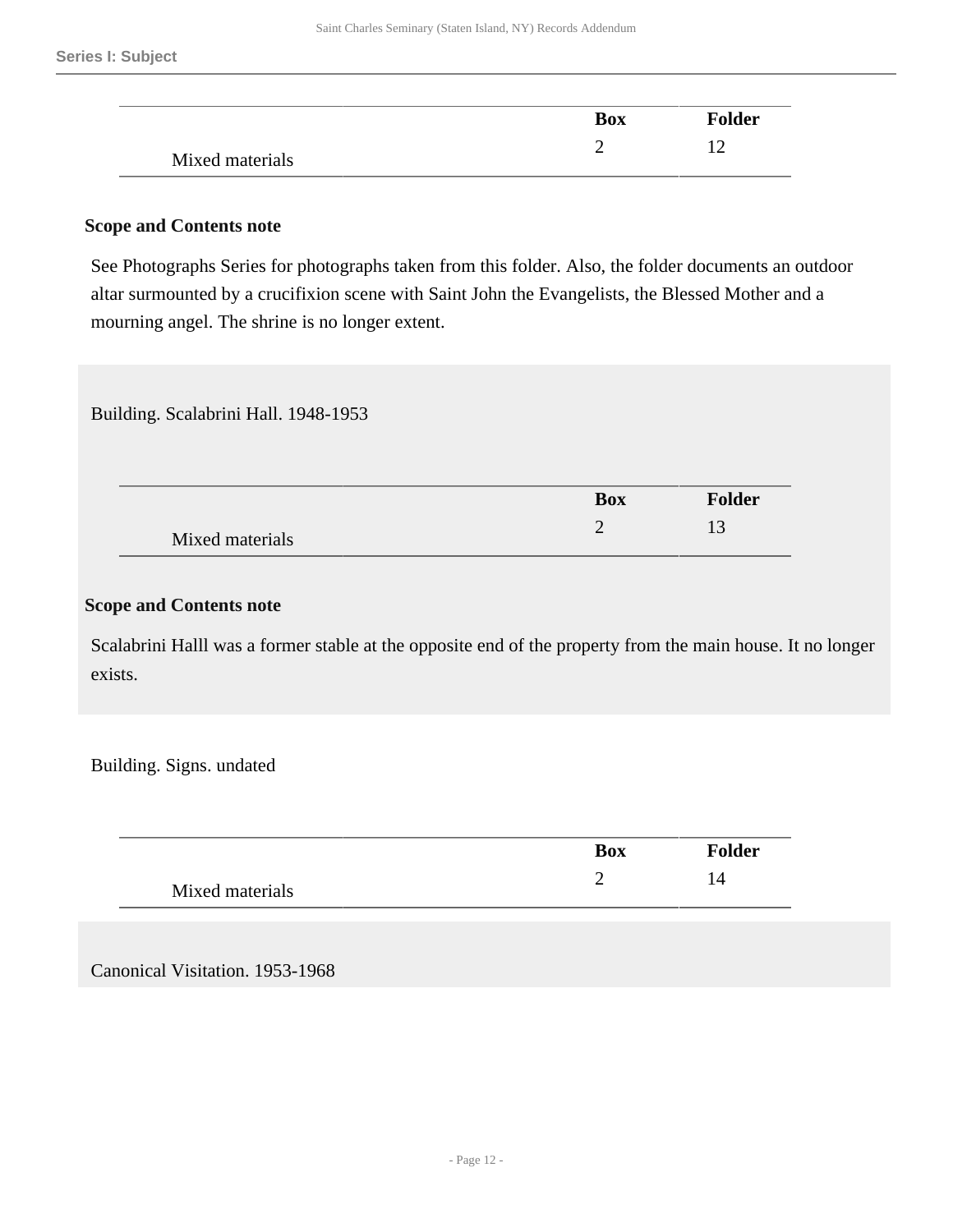|                    | <b>Box</b>                   | Folder       |
|--------------------|------------------------------|--------------|
| Mixed materials    | $\overline{2}$               | 15           |
| Catalog. 1958-1959 |                              |              |
|                    |                              |              |
|                    | <b>Box</b>                   | Folder       |
| Mixed materials    | $\sqrt{2}$                   | 16           |
| Catalog. 1959-1960 |                              |              |
|                    |                              |              |
| Mixed materials    | <b>Box</b><br>$\overline{2}$ | Folder<br>17 |
|                    |                              |              |
| Catalog. 1960-1961 |                              |              |
|                    | <b>Box</b>                   | Folder       |

|                 | <b>Box</b> | Folder |
|-----------------|------------|--------|
| Mixed materials | -          |        |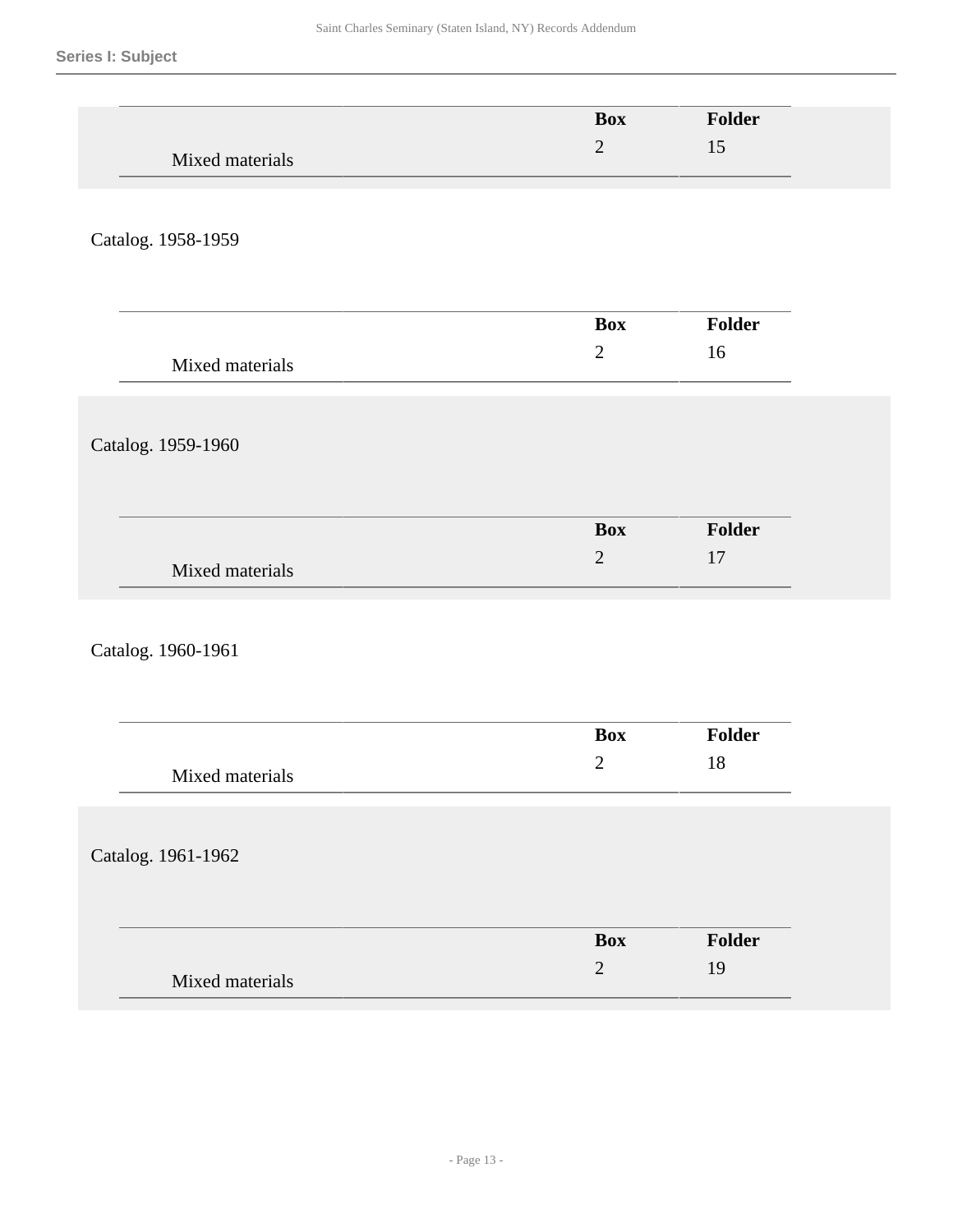## Catalog. 1962-1963

|                    |              | <b>Box</b> | Folder |
|--------------------|--------------|------------|--------|
| Mixed materials    | $\sqrt{2}$   |            | $20\,$ |
|                    |              |            |        |
|                    |              |            |        |
| Catalog. 1963-1964 |              |            |        |
|                    |              |            |        |
|                    |              |            |        |
|                    |              | <b>Box</b> | Folder |
|                    | $\sqrt{2}$   |            | 21     |
| Mixed materials    |              |            |        |
|                    |              |            |        |
|                    |              |            |        |
| Catalog. 1964-1965 |              |            |        |
|                    |              |            |        |
|                    |              |            |        |
|                    |              | Box        | Folder |
| Mixed materials    | $\mathbf{2}$ |            | 22     |
|                    |              |            |        |
|                    |              |            |        |
| Catalog. 1965-1966 |              |            |        |
|                    |              |            |        |
|                    |              |            |        |
|                    |              | <b>Box</b> | Folder |
|                    | $\sqrt{2}$   |            | 23     |
| Mixed materials    |              |            |        |
|                    |              |            |        |

Catalog. 1967-1968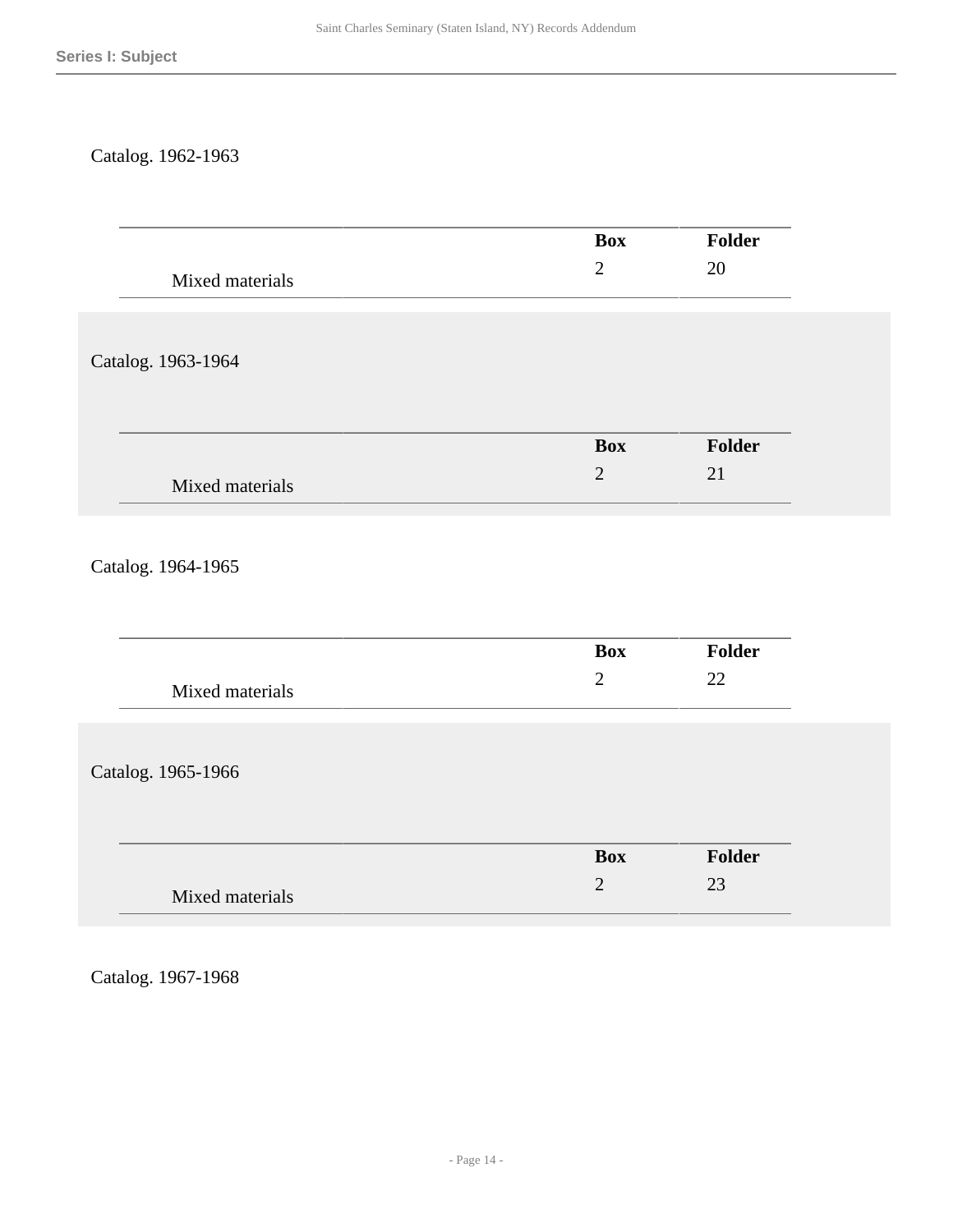|                            | <b>Box</b>     | Folder |
|----------------------------|----------------|--------|
|                            | $\sqrt{2}$     | 24     |
| Mixed materials            |                |        |
|                            |                |        |
|                            |                |        |
| Chancery. 1957-1967        |                |        |
|                            |                |        |
|                            |                |        |
|                            | <b>Box</b>     | Folder |
| Mixed materials            | 3              | 25     |
|                            |                |        |
|                            |                |        |
| Charter. 1949-1968         |                |        |
|                            |                |        |
|                            |                |        |
|                            | <b>Box</b>     | Folder |
|                            | 3              | 26     |
| Mixed materials            |                |        |
|                            |                |        |
|                            |                |        |
| Contact program. 1974-1977 |                |        |
|                            |                |        |
|                            |                |        |
|                            | <b>Box</b>     | Folder |
| Mixed materials            | $\mathfrak{Z}$ | 27     |
|                            |                |        |
|                            |                |        |
| Correspondence. 1930-1959  |                |        |
|                            |                |        |
|                            |                |        |
|                            | <b>Box</b>     | Folder |
|                            |                |        |
| Mixed materials            | $\mathfrak{Z}$ | $28\,$ |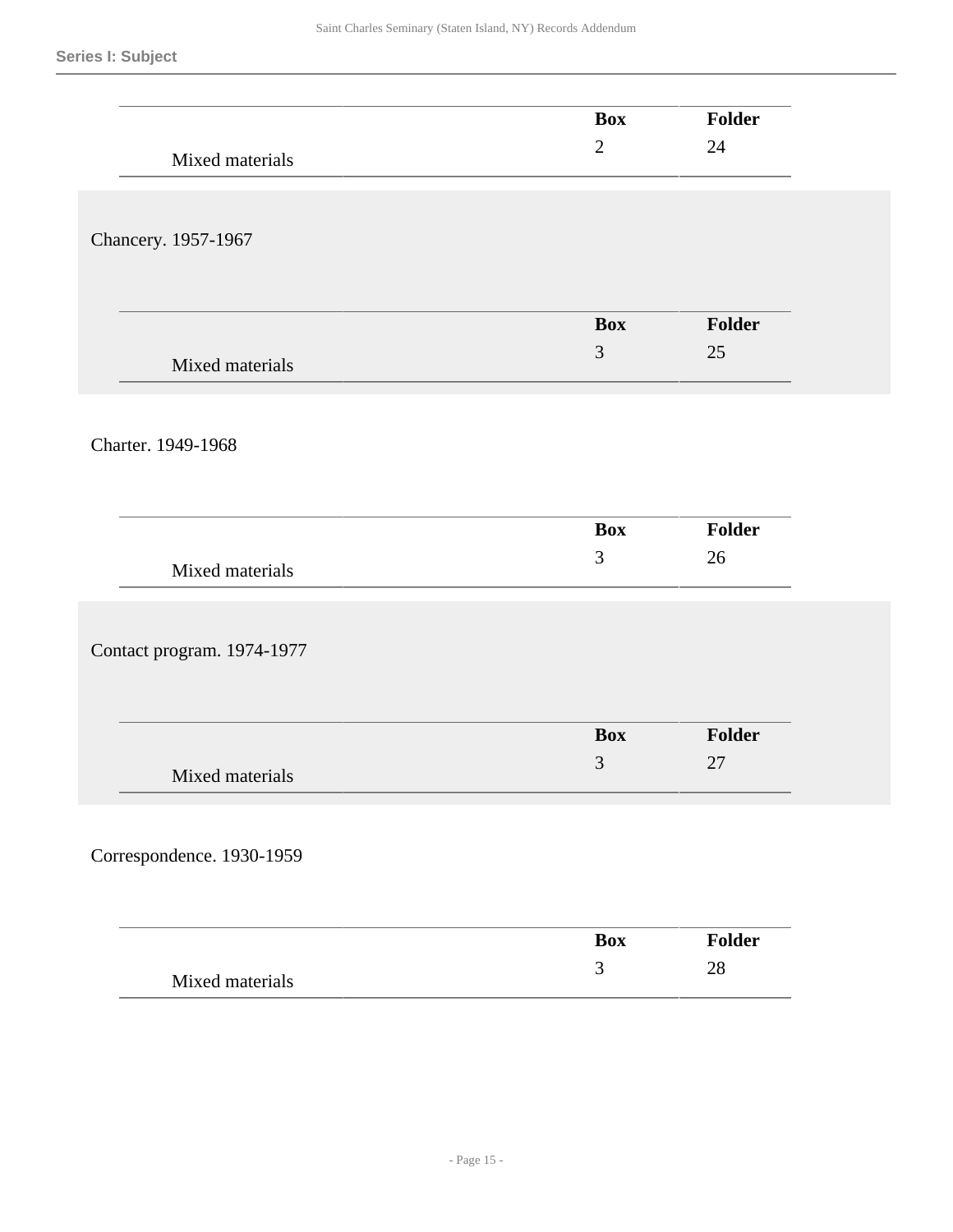| Correspondence. 1960-1964         |                |               |
|-----------------------------------|----------------|---------------|
|                                   |                |               |
|                                   |                |               |
|                                   | <b>Box</b>     | Folder        |
| Mixed materials                   | $\mathfrak{Z}$ | 29            |
|                                   |                |               |
| Correspondence. 1965              |                |               |
|                                   |                |               |
|                                   |                |               |
|                                   | <b>Box</b>     | Folder        |
| Mixed materials                   | $\mathfrak{Z}$ | $30\,$        |
|                                   |                |               |
|                                   |                |               |
| Correspondence. 1966              |                |               |
|                                   |                |               |
|                                   | <b>Box</b>     | <b>Folder</b> |
| Mixed materials                   | $\overline{4}$ | 31            |
|                                   |                |               |
|                                   |                |               |
|                                   |                |               |
| Correspondence. 1967 January-July |                |               |
|                                   |                |               |
|                                   | <b>Box</b>     | Folder        |

Correspondence. 1967 August-December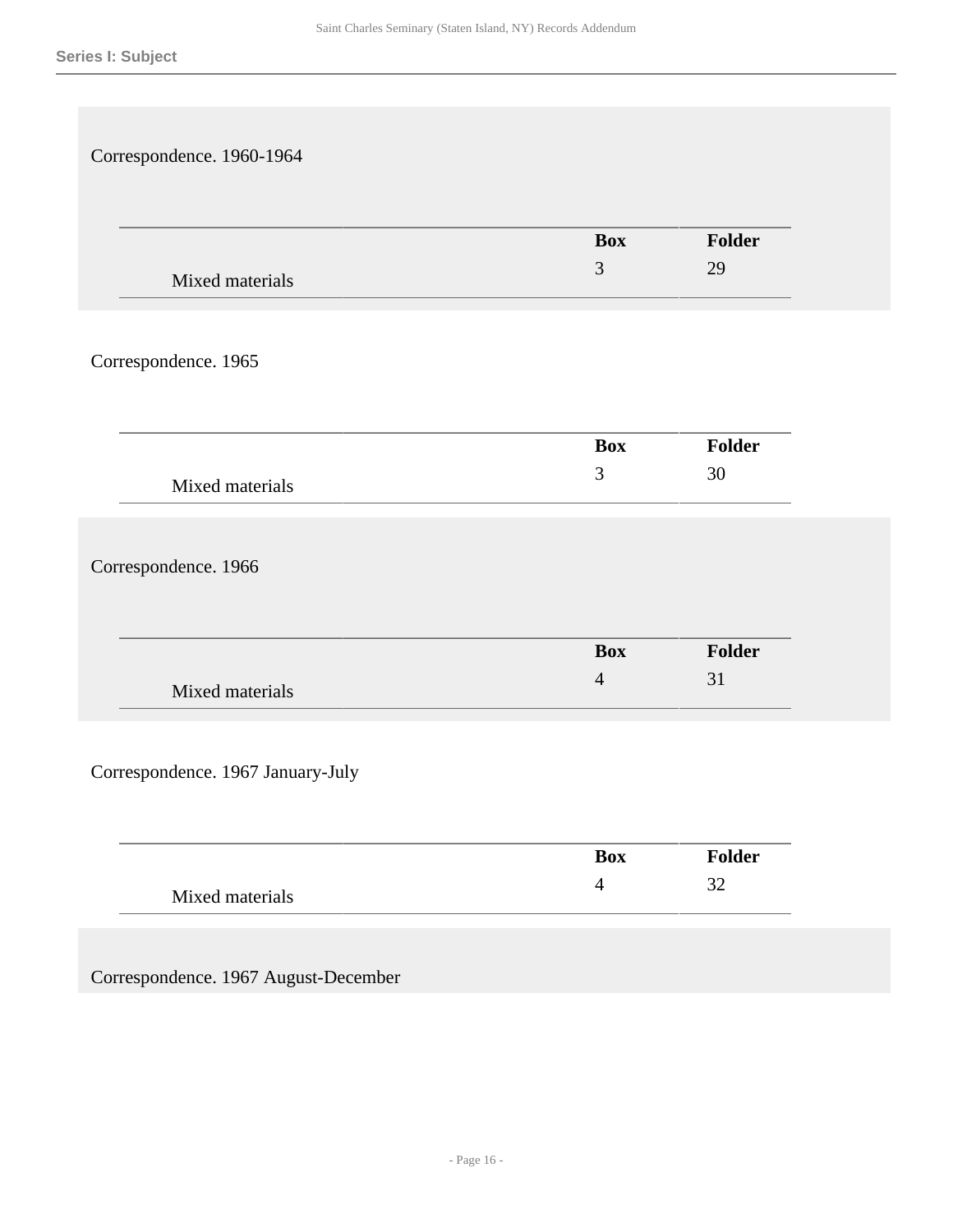|                      | <b>Box</b>     | Folder |
|----------------------|----------------|--------|
| Mixed materials      | $\overline{4}$ | 33     |
|                      |                |        |
|                      |                |        |
| Correspondence. 1968 |                |        |
|                      |                |        |
|                      | <b>Box</b>     | Folder |
|                      | $\overline{4}$ | 34     |
| Mixed materials      |                |        |
|                      |                |        |
| Correspondence. 1969 |                |        |
|                      |                |        |
|                      |                |        |
|                      | <b>Box</b>     | Folder |
| Mixed materials      | $\overline{4}$ | 35     |
|                      |                |        |
| Correspondence. 1970 |                |        |
|                      |                |        |
|                      |                |        |
|                      | <b>Box</b>     | Folder |
| Mixed materials      | $\mathfrak{S}$ | 36     |
|                      |                |        |
|                      |                |        |
| Correspondence. 1971 |                |        |
|                      |                |        |
|                      | <b>Box</b>     | Folder |
| Mixed materials      | $\mathfrak s$  | 37     |
|                      |                |        |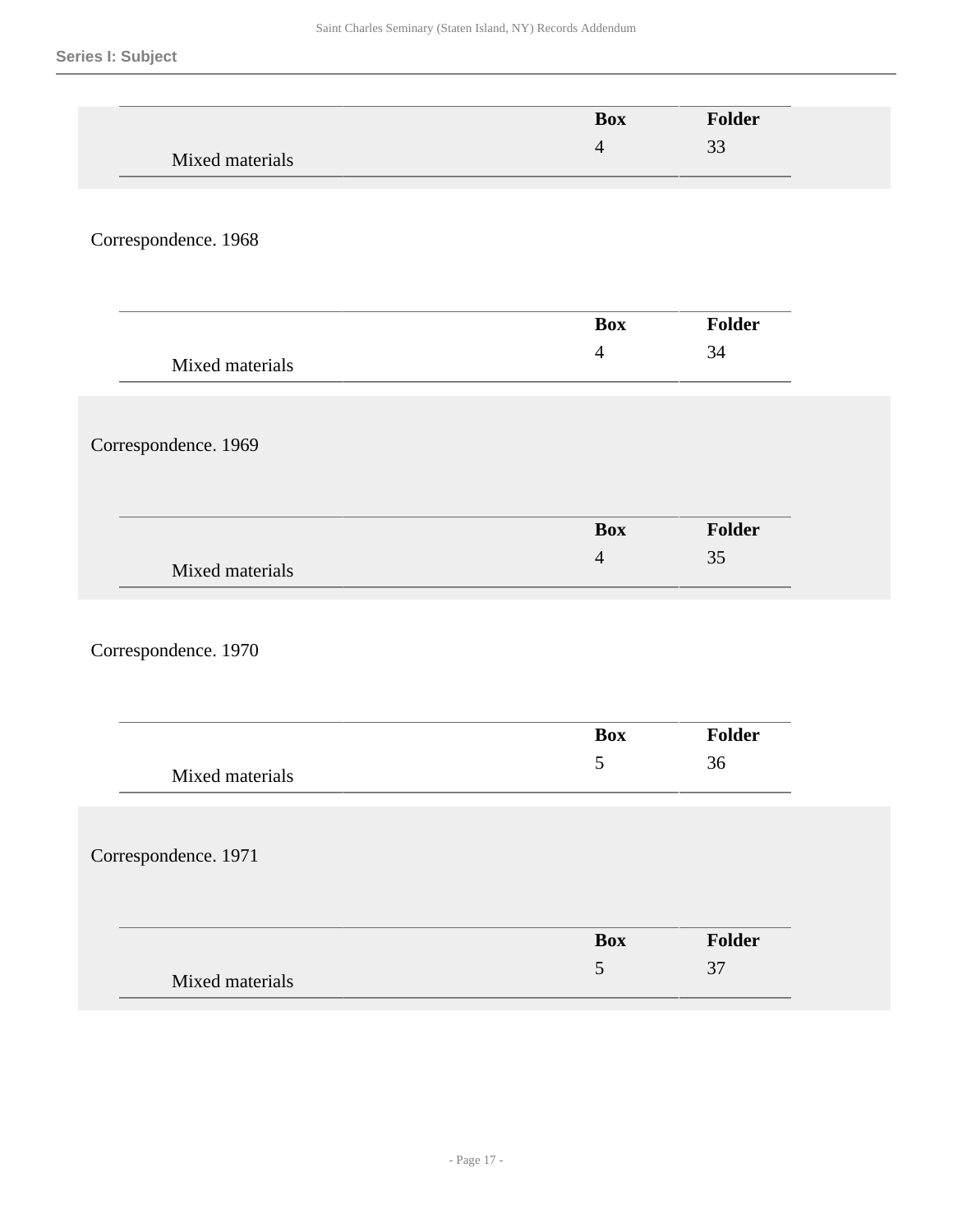## Correspondence. 1972

|                         | <b>Box</b> | Folder |
|-------------------------|------------|--------|
| Mixed materials         | 5          | 38     |
|                         |            |        |
| Correspondence. undated |            |        |
|                         |            |        |
|                         | <b>Box</b> | Folder |
|                         | 5          | 39     |

|                                         | <b>Box</b> | <b>Folder</b> |
|-----------------------------------------|------------|---------------|
| Mixed materials                         | 5          | 40            |
|                                         |            |               |
| Correspondence with prelates. 1954-1964 |            |               |
|                                         |            |               |
|                                         | <b>Box</b> | Folder        |
| Mixed materials                         | 5          | 41            |

Correspondence with provincial superior. 1957-1965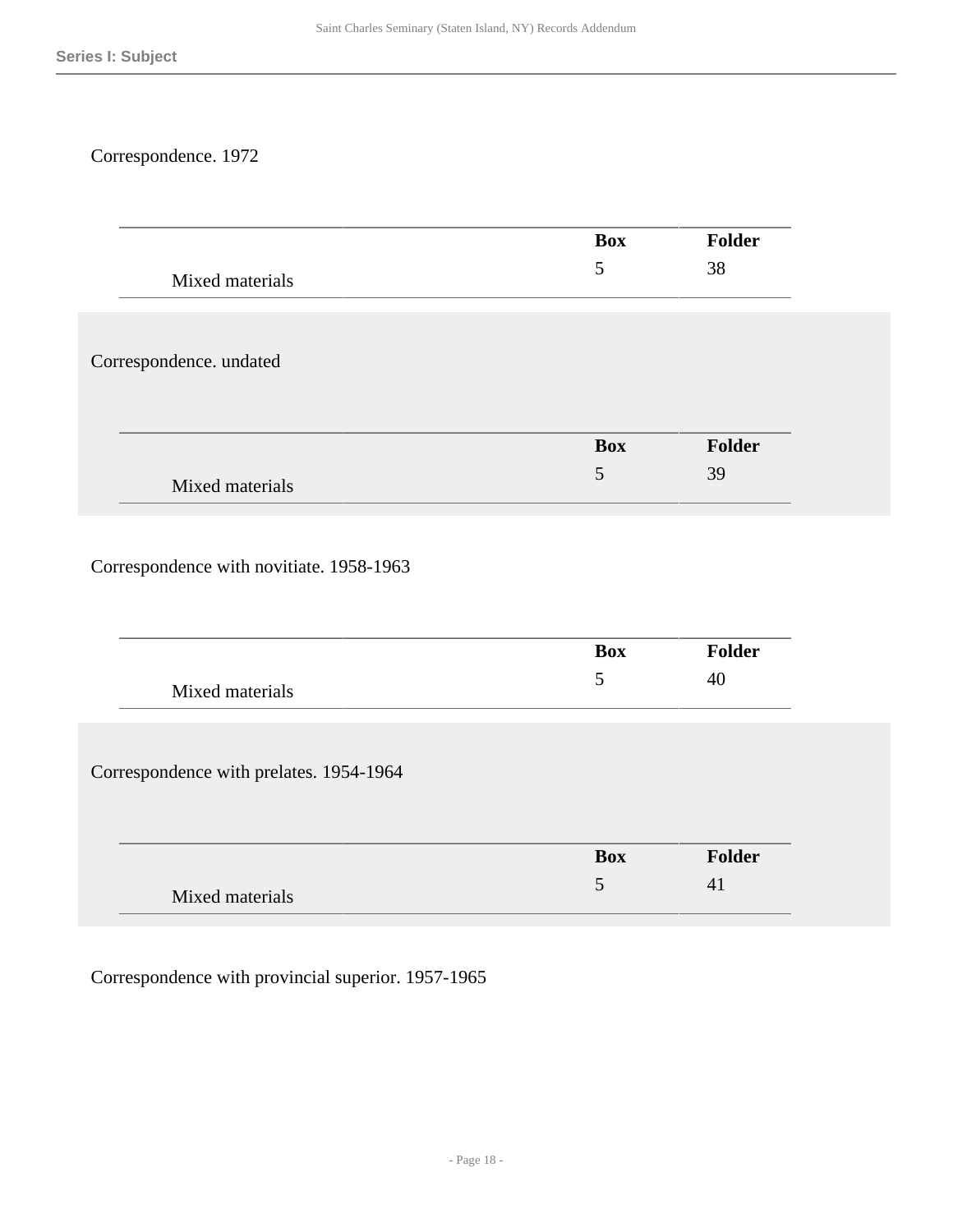|                                                    | <b>Box</b>       | <b>Folder</b> |
|----------------------------------------------------|------------------|---------------|
| Mixed materials                                    | $\mathfrak{S}$   | 42            |
|                                                    |                  |               |
|                                                    |                  |               |
| Correspondence with provincial superior. 1966-1973 |                  |               |
|                                                    |                  |               |
|                                                    |                  |               |
|                                                    | <b>Box</b>       | Folder        |
| Mixed materials                                    | 6                | 43-50         |
|                                                    |                  |               |
|                                                    |                  |               |
| Correspondence with rectors. 1957-1967             |                  |               |
|                                                    |                  |               |
|                                                    |                  |               |
|                                                    | <b>Box</b>       | <b>Folder</b> |
| Mixed materials                                    | 6                | 51            |
|                                                    |                  |               |
|                                                    |                  |               |
| Correspondence with superior general. 1954-1966    |                  |               |
|                                                    |                  |               |
|                                                    |                  |               |
|                                                    | <b>Box</b>       | Folder        |
| Mixed materials                                    | $\overline{7}$   | 52            |
|                                                    |                  |               |
|                                                    |                  |               |
| Examinations. Copies of tests. 1961-1968           |                  |               |
|                                                    |                  |               |
|                                                    |                  |               |
|                                                    | <b>Box</b>       | Folder        |
| Mixed materials                                    | $\boldsymbol{7}$ | 53            |
|                                                    |                  |               |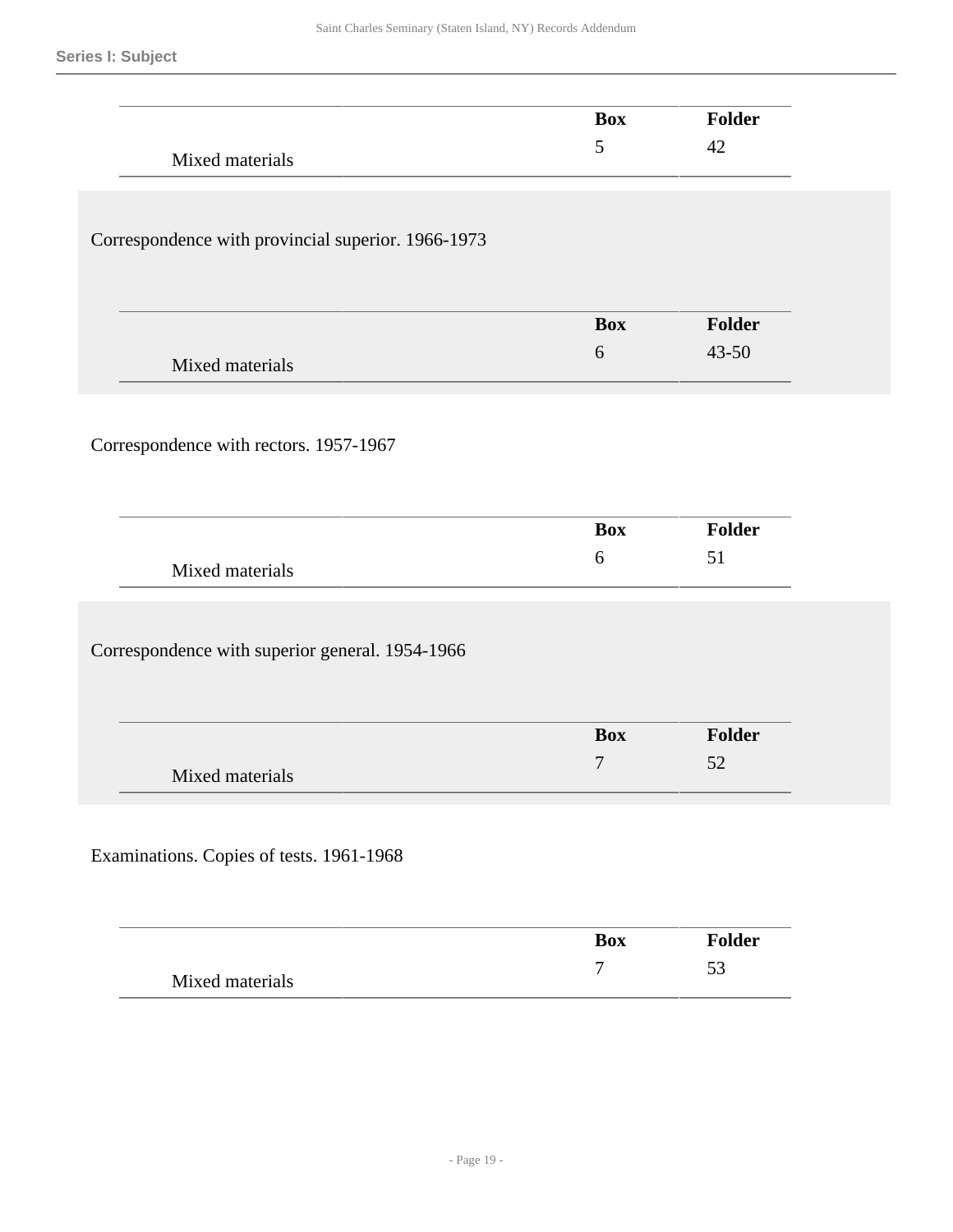Examinations. Schedules. 1963-1968 **Box Folder** Mixed materials 7 54

Faculties. 1953-1966

|                 | <b>Box</b> | <b>Folder</b> |
|-----------------|------------|---------------|
| Mixed materials |            | ັ             |

### **Scope and Contents note**

Folder 55 contains letters from the chancery of the Archdiocese of New York authorizing clergy to act as priests in the Archdiocese of New York, where the seminary was located.

Fire Department. 1955-1968

|                 | <b>Box</b> | <b>Drawer</b> |
|-----------------|------------|---------------|
| Mixed materials |            | 56            |

Forms. undated

|  | __ |              |         |
|--|----|--------------|---------|
|  |    | $\mathbf{A}$ | - - - - |
|  |    |              |         |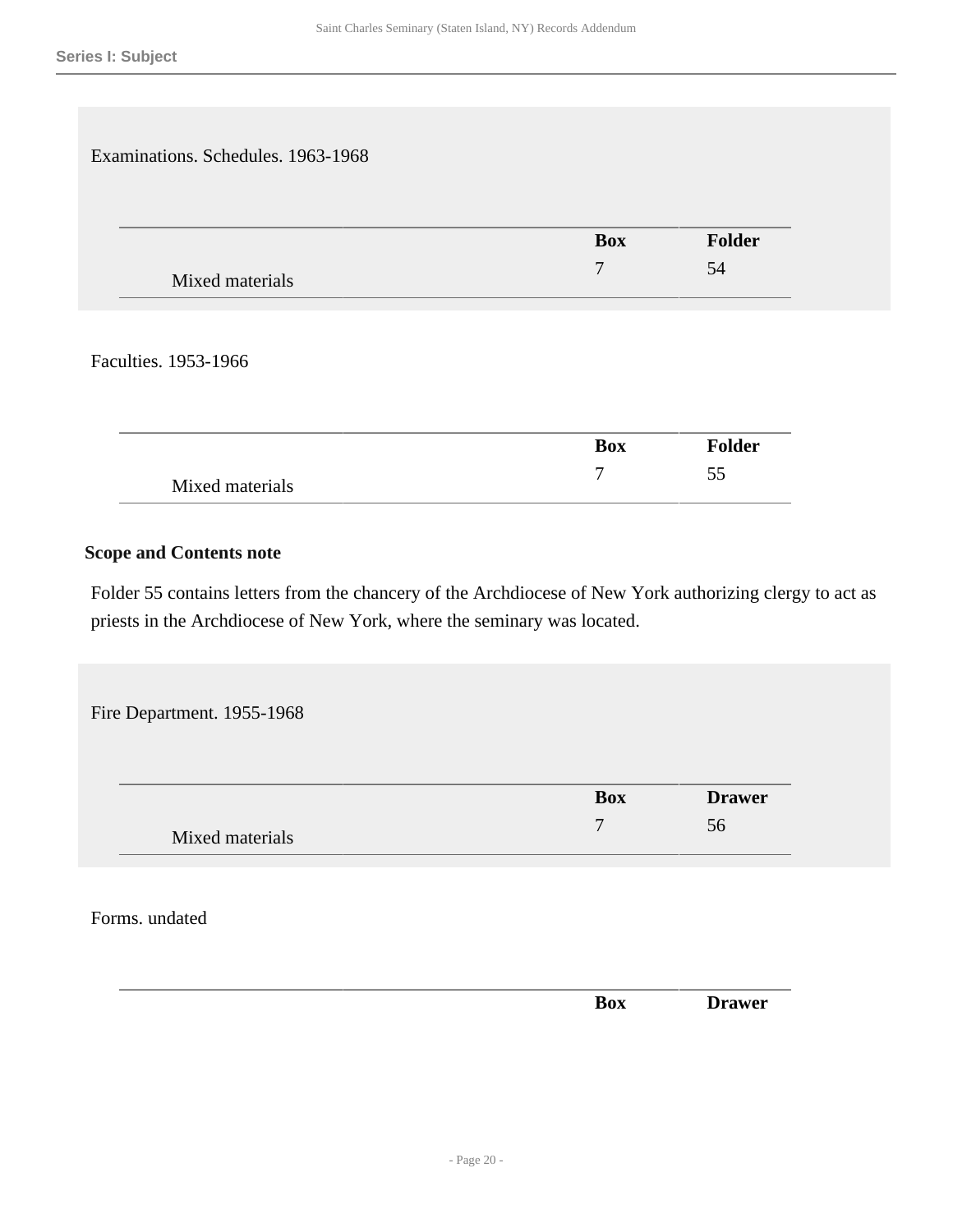| Mixed materials                             | $\tau$         | 57     |
|---------------------------------------------|----------------|--------|
| Fundraising. 1965-1966                      |                |        |
|                                             | <b>Box</b>     | Folder |
| Mixed materials                             | $\overline{7}$ | 58     |
| Guarantees and permits. 1949-1967           |                |        |
|                                             | <b>Box</b>     | Folder |
| Mixed materials                             | $\tau$         | 59     |
| High School. Correspondence. 1966-1973      |                |        |
|                                             | <b>Box</b>     | Folder |
| Mixed materials                             | 7              | 60     |
| High School. Gradebook. 1966-1971           |                |        |
|                                             | <b>Box</b>     | Folder |
| Mixed materials                             | $\overline{7}$ | 61     |
| <b>International Migration Digest. 1964</b> |                |        |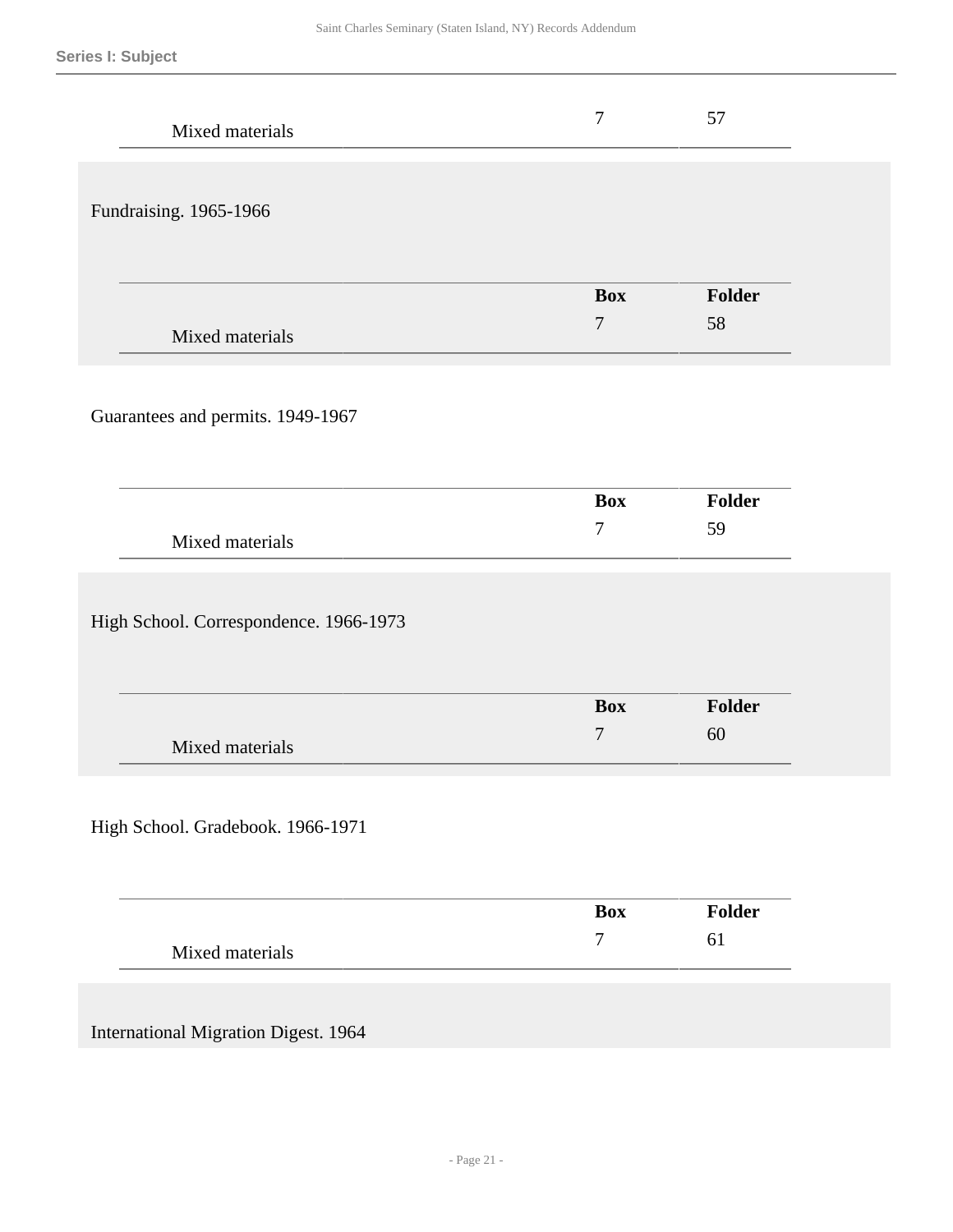|                                                                           | <b>Box</b>      | Folder        |
|---------------------------------------------------------------------------|-----------------|---------------|
| Mixed materials                                                           | $8\,$           | 64            |
|                                                                           |                 |               |
| <b>Scope and Contents note</b>                                            |                 |               |
| Folder 60 contains a photocopy of the granting of copyright to the title. |                 |               |
|                                                                           |                 |               |
|                                                                           |                 |               |
| Investitures. 1945-1977                                                   |                 |               |
|                                                                           |                 |               |
|                                                                           | <b>Box</b>      | Folder        |
| Mixed materials                                                           | 8               | 63            |
|                                                                           |                 |               |
|                                                                           |                 |               |
| Liturgy. 1956-1968                                                        |                 |               |
|                                                                           |                 |               |
|                                                                           |                 |               |
|                                                                           | <b>Box</b><br>8 | Folder<br>64  |
| Mixed materials                                                           |                 |               |
|                                                                           |                 |               |
| Meetings. Faculty. 1961-1967                                              |                 |               |
|                                                                           |                 |               |
|                                                                           |                 |               |
|                                                                           | <b>Box</b>      | <b>Folder</b> |
| Mixed materials                                                           | 8               | 65            |
|                                                                           |                 |               |
|                                                                           |                 |               |
| Meetings. Inter-Seminary. 1960-1964                                       |                 |               |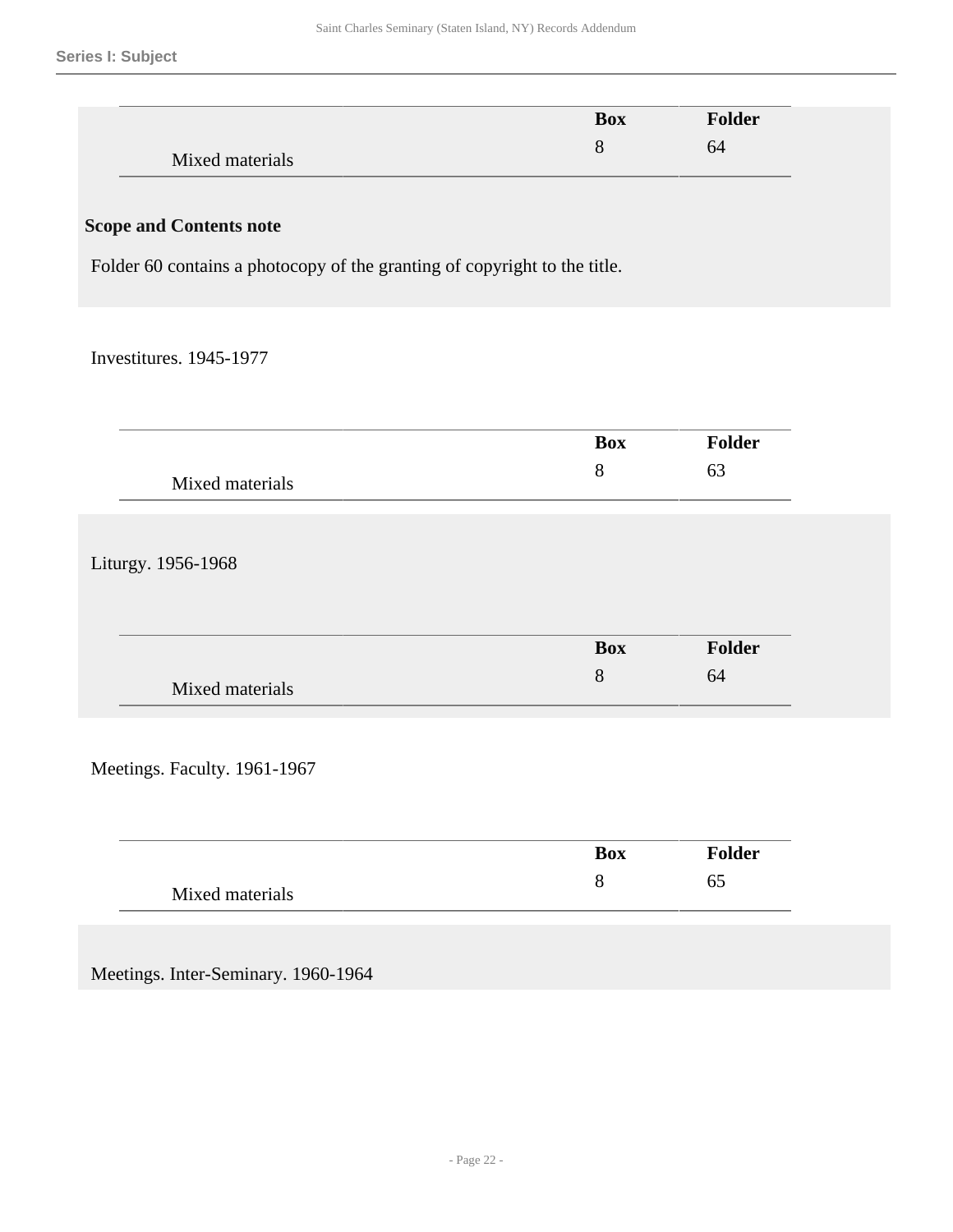|                 | <b>Box</b> | Folder |  |
|-----------------|------------|--------|--|
|                 | O          | bb     |  |
| Mixed materials |            |        |  |

Meetings. Other. 1965-1968

|                 | <b>Box</b> | <b>Folder</b> |
|-----------------|------------|---------------|
| Mixed materials |            |               |

#### **Scope and Contents note**

"Other" meetings include those with seminarians, sisters and vocation directors, and about liturgy.

Meetings. Seminary. 1967-1970

|                 | <b>Box</b> | <b>Folder</b> |
|-----------------|------------|---------------|
| Mixed materials |            | 68            |

### **Scope and Contents note**

Seminary meetings were for the entire seminary faculty.

Meetings. Seminary Council. 1967-1968

|                 | <b>Box</b> | <b>Folder</b> |
|-----------------|------------|---------------|
| Mixed materials |            |               |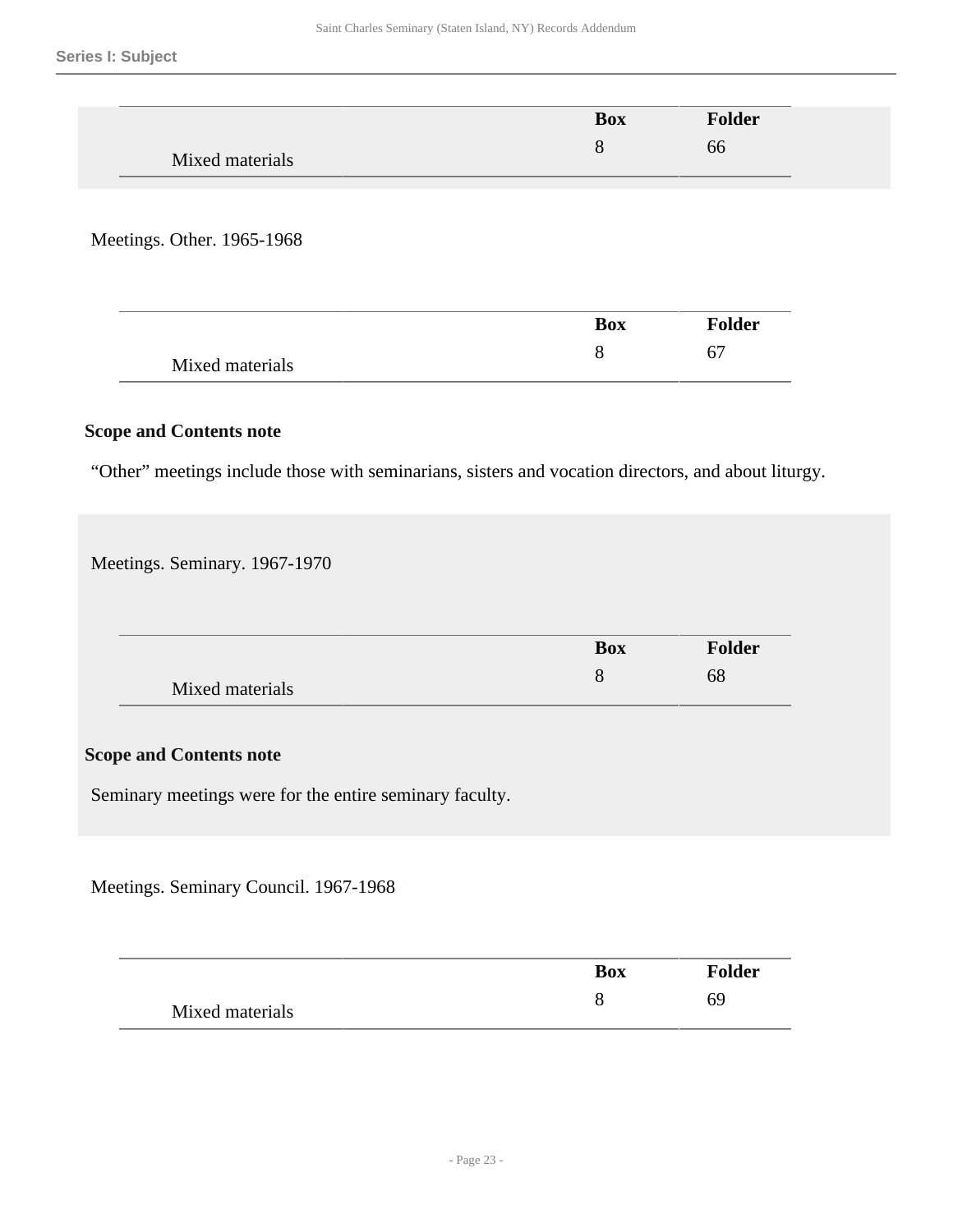Seminary Council meetings replaced meetings with the entire seminary faculty.

| Meetings. Student Council. 1965-1967 |            |               |
|--------------------------------------|------------|---------------|
|                                      |            |               |
|                                      | <b>Box</b> | <b>Folder</b> |
| Mixed materials                      | $8\,$      | 70            |
|                                      |            |               |
| Minor Seminary. 1953-1968            |            |               |
|                                      |            |               |
|                                      |            |               |
|                                      | <b>Box</b> | <b>Folder</b> |
| Mixed materials                      | $8\,$      | 71            |
|                                      |            |               |
| Newsletters. 1968-1977               |            |               |
|                                      |            |               |
|                                      | <b>Box</b> | <b>Folder</b> |
| Mixed materials                      | $8\,$      | 72            |
|                                      |            |               |
|                                      |            |               |
| Ordinations. Book. 1958-1971         |            |               |
|                                      |            |               |
|                                      | <b>Box</b> | <b>Folder</b> |
| Mixed materials                      | 9          | 73            |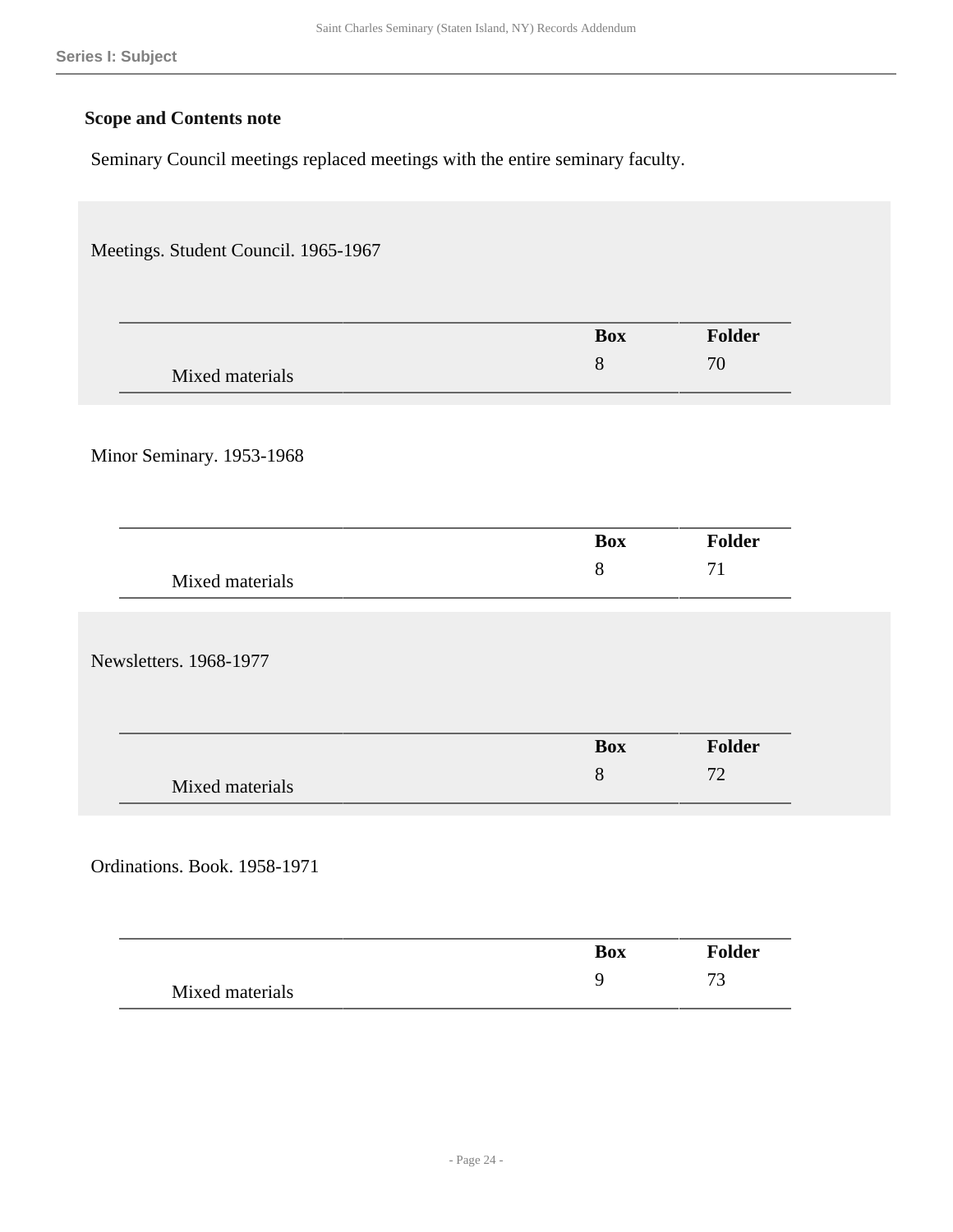| Ordinations. Correspondence. 1950-1963 |                |               |
|----------------------------------------|----------------|---------------|
|                                        | <b>Box</b>     | Folder        |
| Mixed materials                        | 9              | 74            |
| Ordinations. Correspondence. 1964-1975 |                |               |
|                                        | <b>Box</b>     | <b>Drawer</b> |
| Mixed materials                        | $\overline{9}$ | 75            |
| Ordinations. Invitations. 1960-1968    |                |               |
|                                        | <b>Box</b>     | Folder        |
| Mixed materials                        | 9              | 76            |

Profession of vows. Correspondence. 1953-1978

|                 | <b>Box</b> | <b>Folder</b>            |
|-----------------|------------|--------------------------|
| Mixed materials |            | $\overline{\phantom{m}}$ |

Profession of vows. First. 1947-1957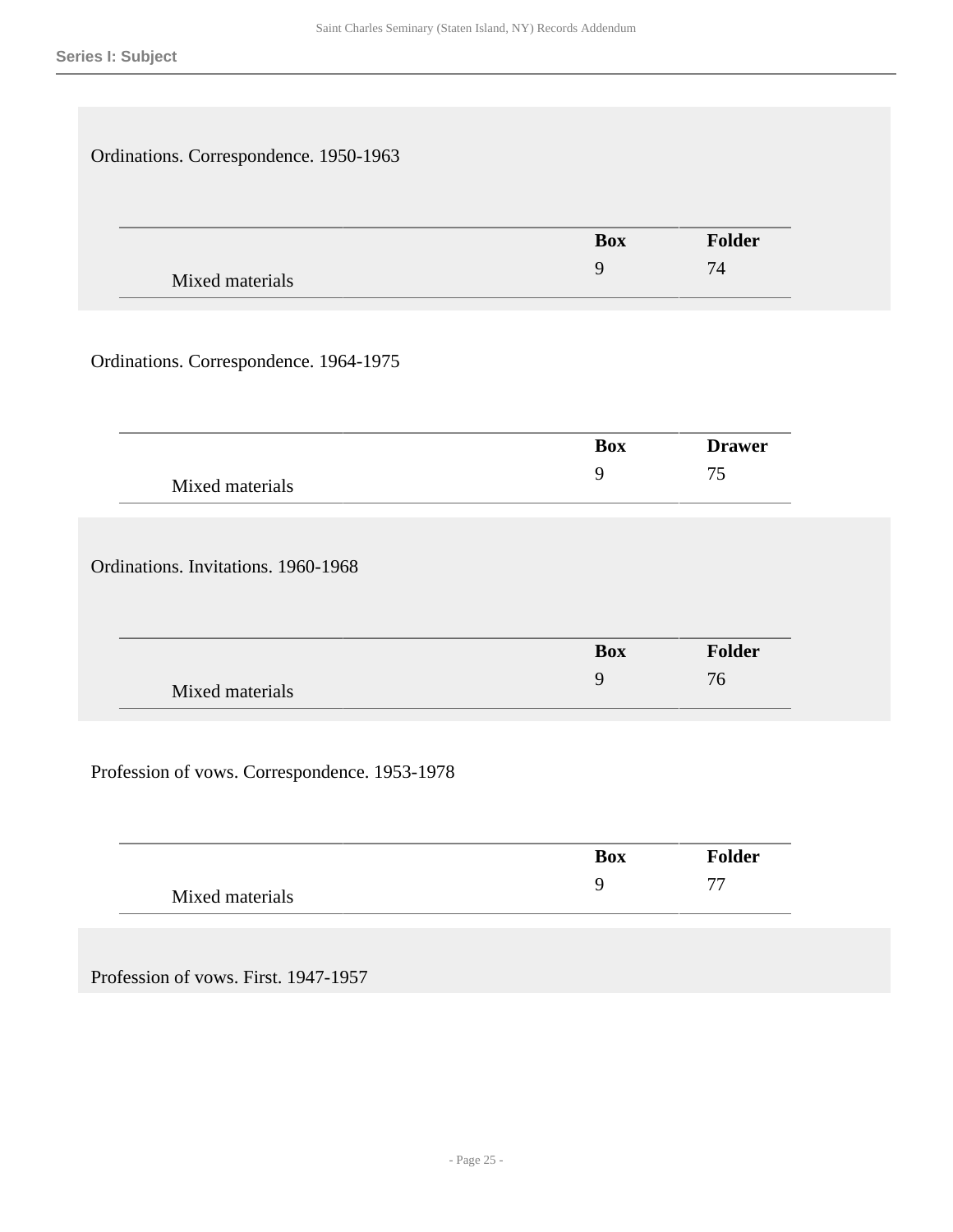|                                                         | <b>Box</b>       | Folder       |
|---------------------------------------------------------|------------------|--------------|
| Mixed materials                                         | 10               | 78           |
|                                                         |                  |              |
|                                                         |                  |              |
| Profession of vows. Second, third, perpetual. 1949-1972 |                  |              |
|                                                         |                  |              |
|                                                         |                  |              |
|                                                         | <b>Box</b>       | Folder       |
|                                                         |                  |              |
|                                                         |                  |              |
| Mixed materials                                         | 10               | 79           |
|                                                         |                  |              |
|                                                         |                  |              |
|                                                         |                  |              |
|                                                         |                  |              |
| Psychology Reports. 1962-1966                           |                  |              |
|                                                         |                  |              |
|                                                         | <b>Box</b><br>10 | Folder<br>80 |

Real Estate. Ahlborn. 1952

|                                | Box        | <b>Folder</b> |
|--------------------------------|------------|---------------|
| Mixed materials                | 10         | 81            |
|                                |            |               |
| Real Estate. Conger. 1970-1971 |            |               |
|                                |            |               |
|                                | <b>Box</b> | <b>Folder</b> |
| Mixed materials                | 10         | 82            |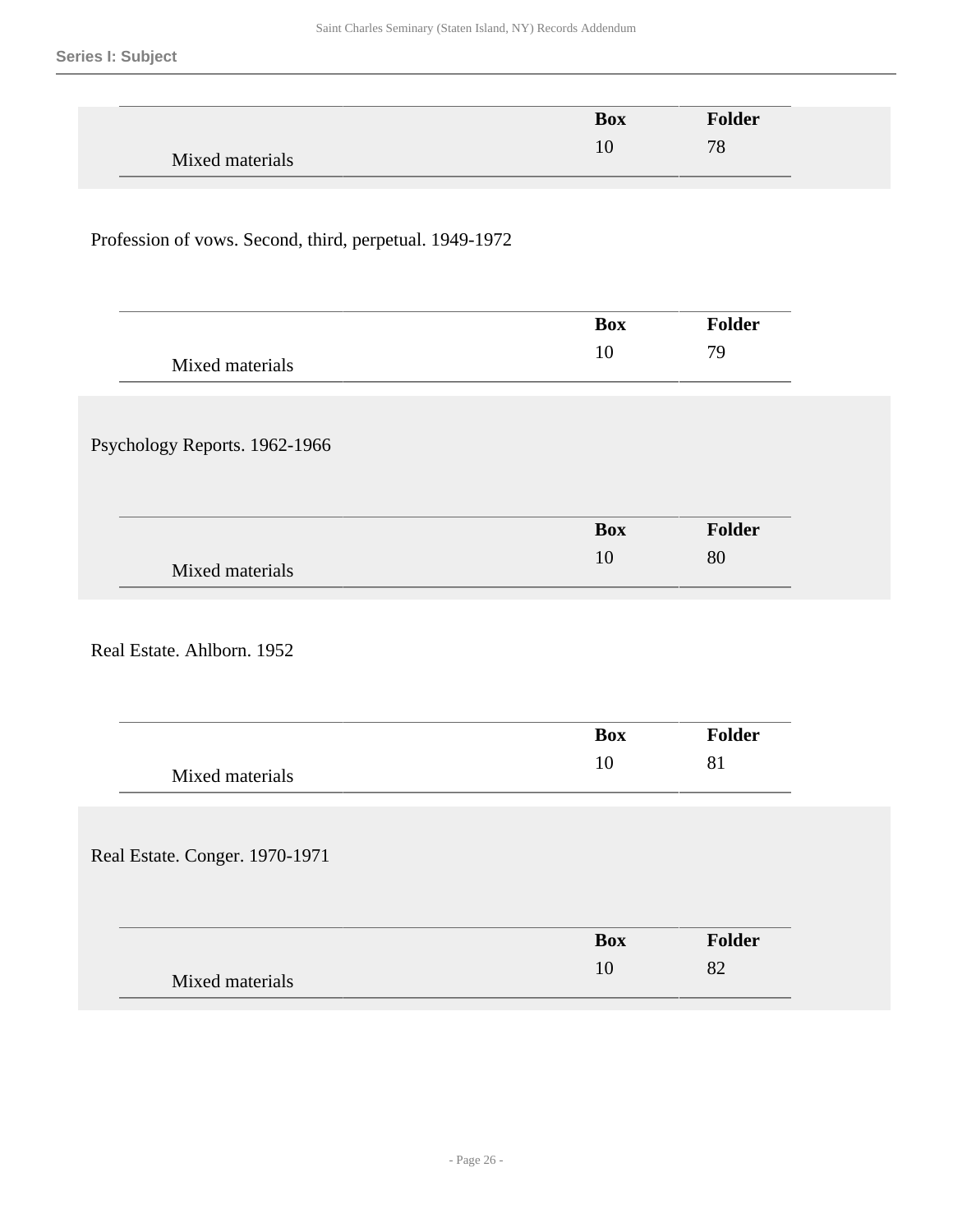#### Radio Program. 1957-1958

|                 | <b>Box</b> | <b>Folder</b> |
|-----------------|------------|---------------|
| Mixed materials |            |               |

#### **Scope and Contents note**

Folder 83 contains scripts of radio programs on the 1958 closing of Saint Joachim's in New York City.

Retreats. 1945-1965

|                 | <b>Box</b> | <b>Folder</b> |
|-----------------|------------|---------------|
| Mixed materials |            | 84            |

Saint Francis Seminary, Staten Island, New York. undated

|                 | <b>Box</b> | <b>Folder</b> |
|-----------------|------------|---------------|
| Mixed materials | 1 ∪        | Ō.            |

Saint Joseph's Seminary, Dunwoodie, Yonkers, New York. 1964-1977

|                 | <b>Box</b> | <b>Folder</b> |
|-----------------|------------|---------------|
| Mixed materials |            |               |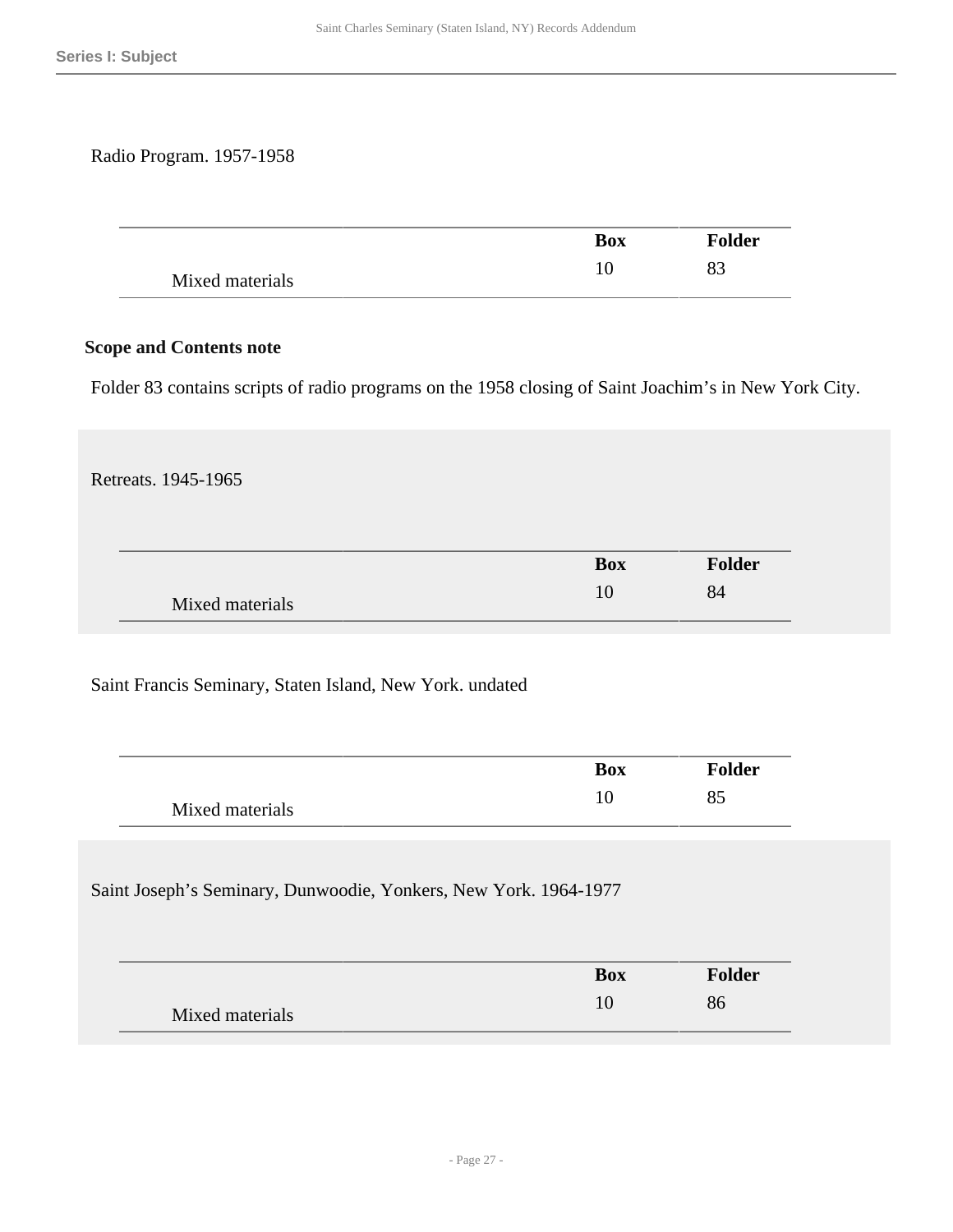## Saint Peter's, Staten Island, New York. 1969-1972

|                              | <b>Box</b> | <b>Folder</b> |
|------------------------------|------------|---------------|
| Mixed materials              | 11         | 87            |
|                              |            |               |
|                              |            |               |
| Scalabrini Day. 1972, 1979   |            |               |
|                              |            |               |
|                              |            |               |
|                              | <b>Box</b> | Folder        |
| Mixed materials              | 11         | 88            |
|                              |            |               |
|                              |            |               |
| Schedules. 1954-1970         |            |               |
|                              |            |               |
|                              | <b>Bin</b> | <b>Folder</b> |
|                              | 11         | 89            |
| Mixed materials              |            |               |
|                              |            |               |
|                              |            |               |
| Selective Service. 1959-1967 |            |               |
|                              |            |               |
|                              | <b>Box</b> | <b>Drawer</b> |
|                              | 11         | 90            |
| Mixed materials              |            |               |
|                              |            |               |

Seminaries. 1964, undated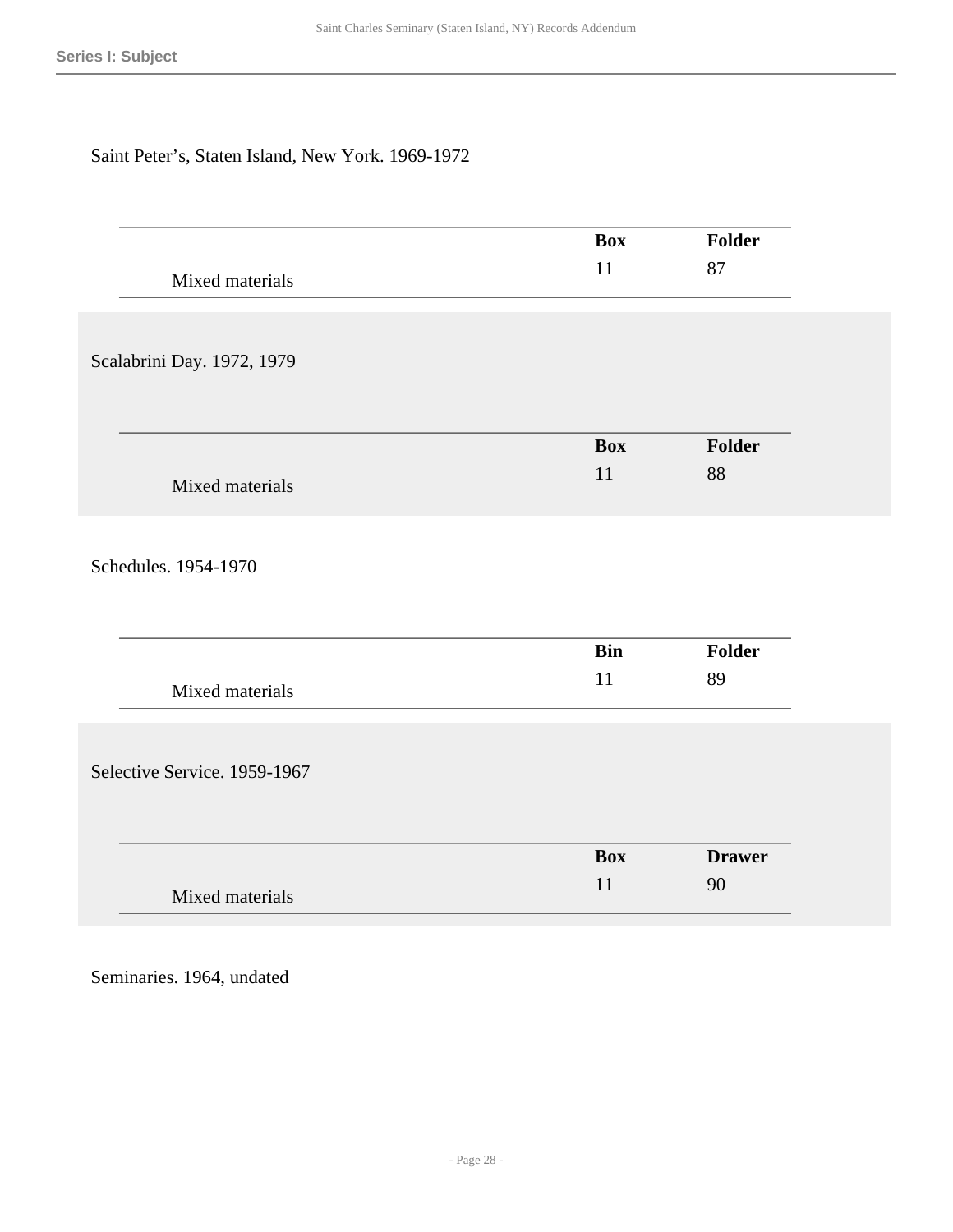|                 | <b>Box</b> | <b>Folder</b> |
|-----------------|------------|---------------|
| Mixed materials |            |               |

Folder 91 contains reports on aspects of seminary management.

#### Sisters. 1953-1974

|                 | <b>Box</b> | Folder |
|-----------------|------------|--------|
| Mixed materials |            | O^     |

#### **Scope and Contents note**

Folder 92 contains materials on the Sisters of Saint Charles, who worked at the seminary, and also on area convents for which the fathers said Mass or heard confessions.

Students. A-Be. undated

| 93-102<br>11<br>Mixed materials<br>Students. Bi-Co. undated | <b>Box</b> | <b>Folder</b> |
|-------------------------------------------------------------|------------|---------------|
|                                                             |            |               |
|                                                             |            |               |
|                                                             |            |               |
|                                                             |            |               |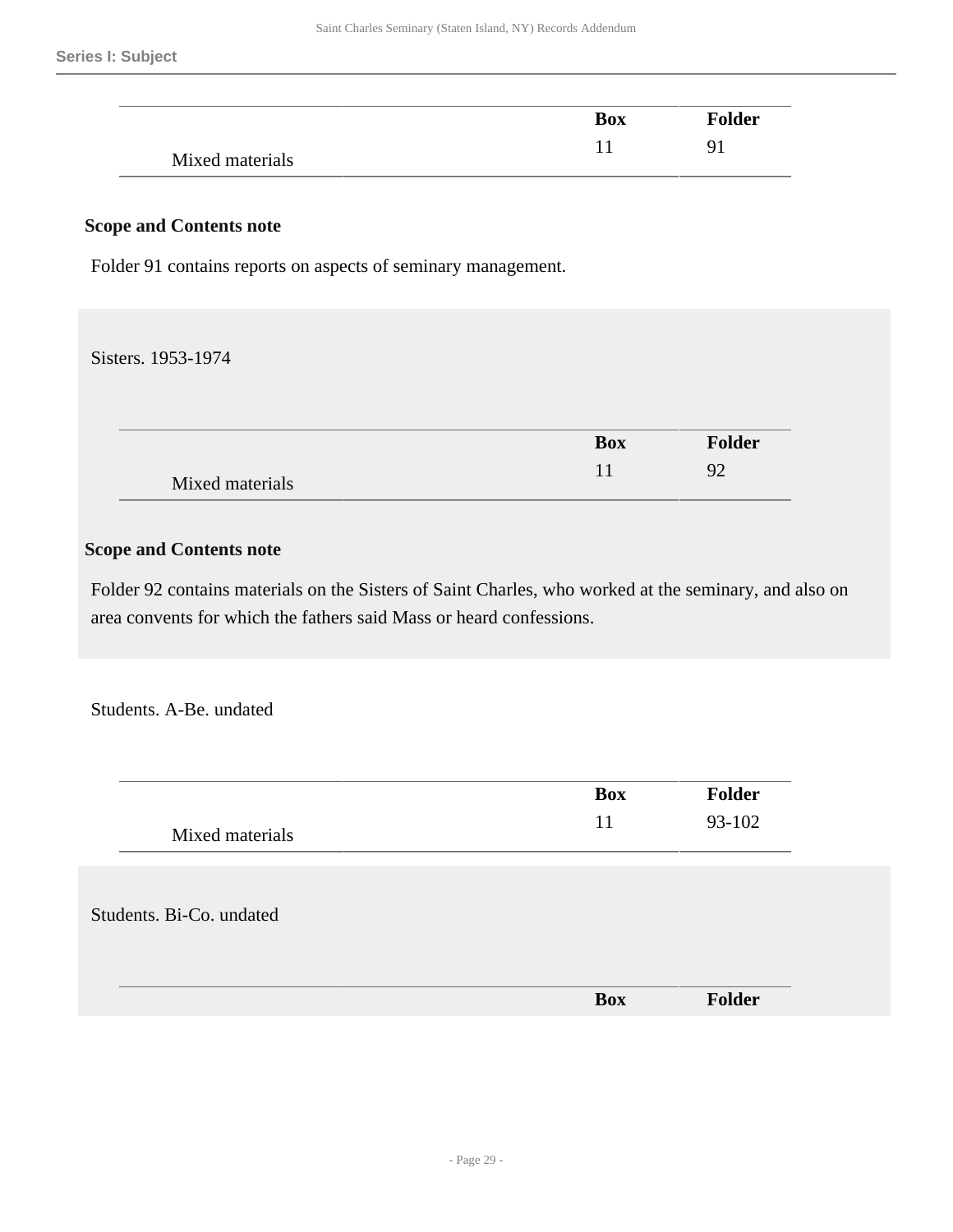| Mixed materials           | 12               | 103-125                  |  |
|---------------------------|------------------|--------------------------|--|
| Students. Cu-Ge. undated  |                  |                          |  |
| Mixed materials           | <b>Box</b><br>13 | <b>Folder</b><br>126-156 |  |
| Students. Gi-Meg. undated |                  |                          |  |
| Mixed materials           | <b>Box</b><br>14 | Folder<br>157-180        |  |
| Students. Mem-P. undated  |                  |                          |  |
| Mixed materials           | <b>Box</b><br>15 | <b>Drawer</b><br>181-205 |  |
| Students. R-Z. undated    |                  |                          |  |
| Mixed materials           | <b>Box</b><br>16 | Folder<br>206-236        |  |

Suits. 1979-1981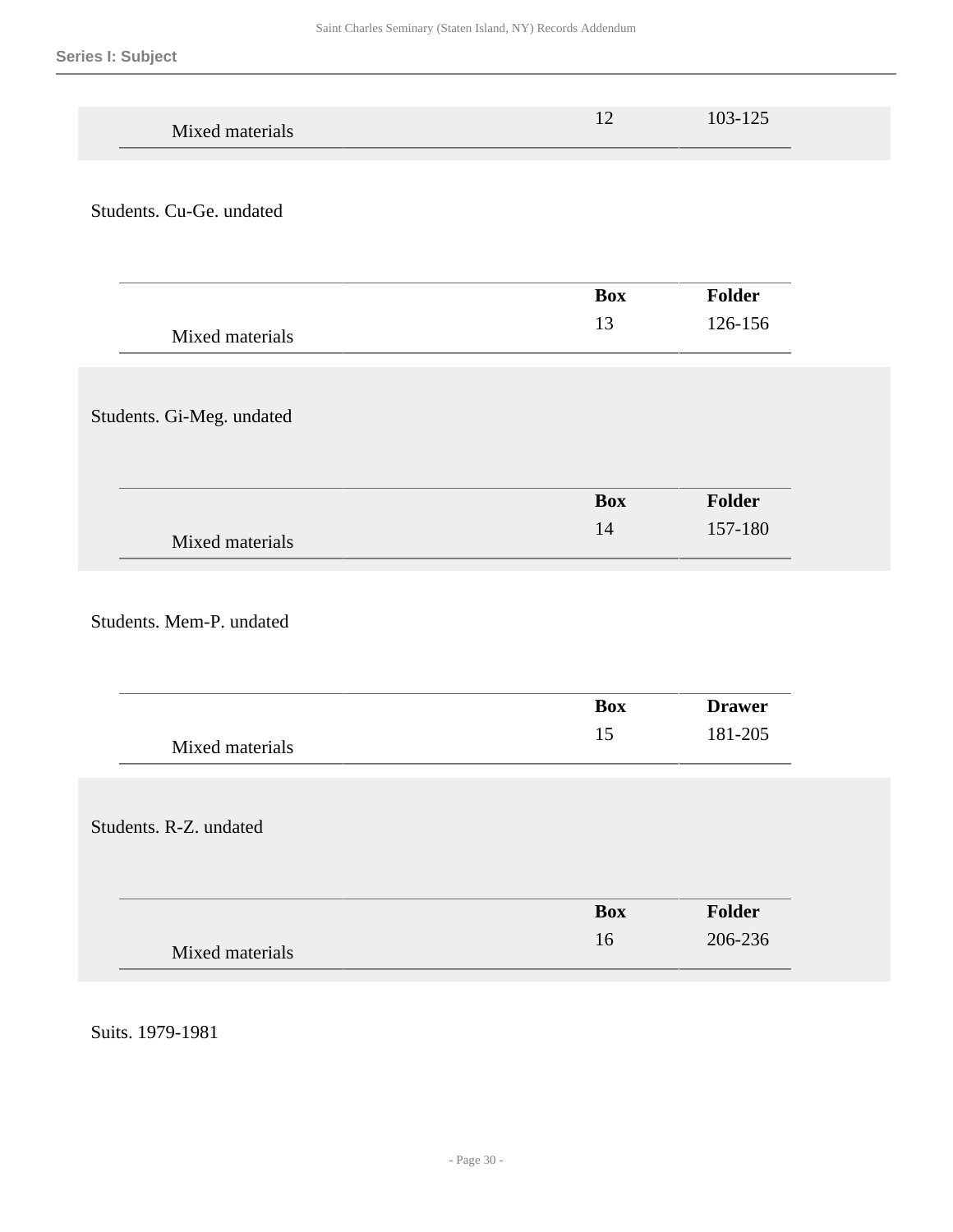|                                        | <b>Box</b> | <b>Drawer</b> |
|----------------------------------------|------------|---------------|
| Mixed materials                        | 17         | 237           |
|                                        |            |               |
| Summer Work for Seminarians. 1966-1968 |            |               |
|                                        |            |               |
|                                        | <b>Box</b> | <b>Folder</b> |
| Mixed materials                        | 17         | 238           |
|                                        |            |               |
| Supervisory Lesson Plans. 1964-1965    |            |               |
|                                        |            |               |
|                                        | <b>Box</b> | <b>Drawer</b> |
|                                        |            |               |
| Mixed materials                        | 17         | 239           |

Folder 239 contains professors' lesson plans, with comments by Lawrence Sabatini, c.s.

Syllabi. 1962-1964

|                 | <b>Box</b> | <b>Folder</b> |
|-----------------|------------|---------------|
| Mixed materials | $\sim$     | 240           |

Thank you notes. 1953-1964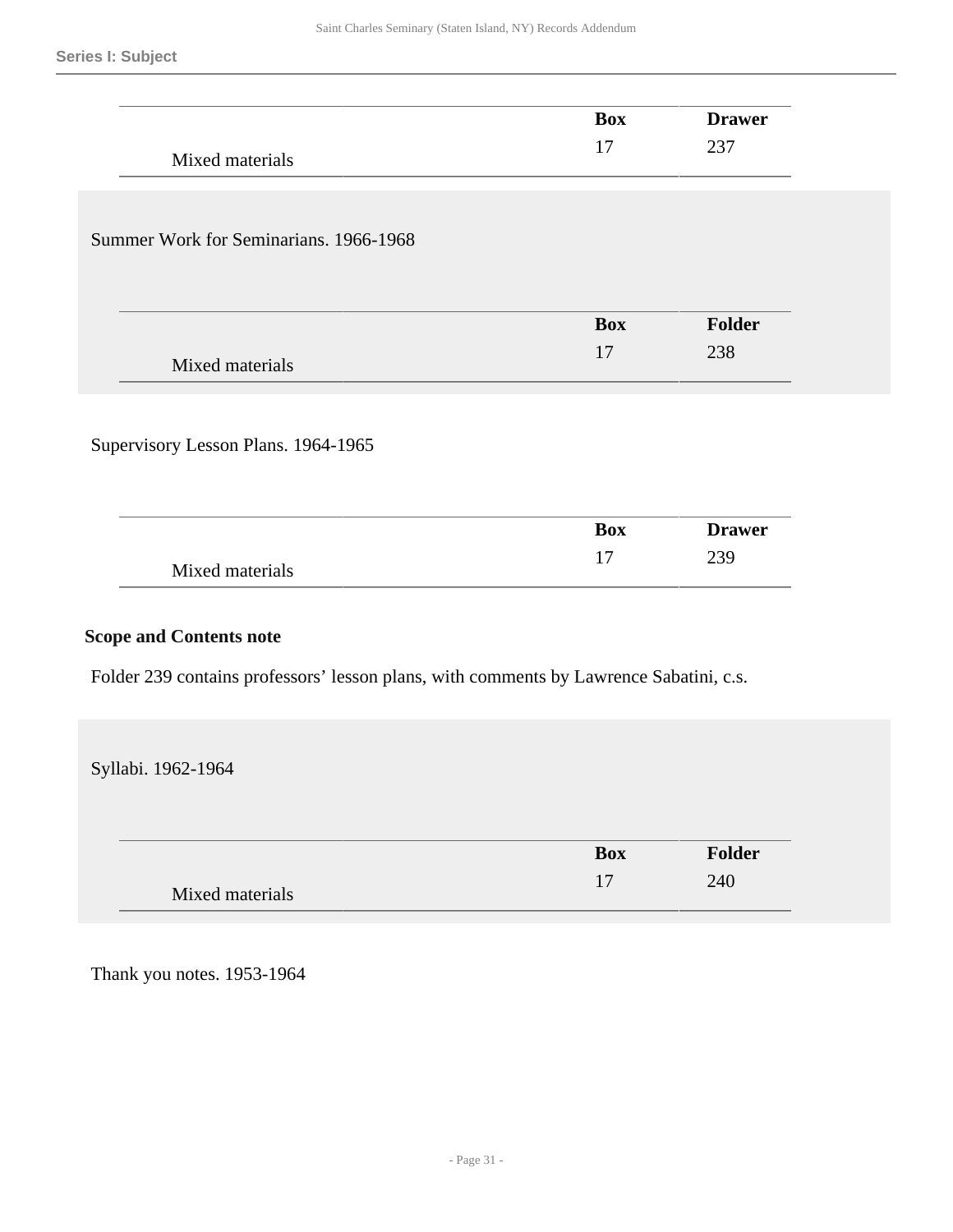|                       | <b>Box</b> | Folder        |            |
|-----------------------|------------|---------------|------------|
|                       | 17         | 241           |            |
| Mixed materials       |            |               |            |
|                       |            |               |            |
|                       |            |               |            |
| Thank you notes. 1965 |            |               |            |
|                       |            |               |            |
|                       |            |               |            |
|                       | Box        | <b>Drawer</b> |            |
| Mixed materials       | $17\,$     | 242           |            |
|                       |            |               |            |
|                       |            |               |            |
|                       |            |               |            |
| Thank you notes. 1966 |            |               |            |
|                       |            |               |            |
|                       |            |               |            |
|                       | Box        | Folder        |            |
| Mixed materials       | 17         | 243           |            |
|                       |            |               |            |
|                       |            |               | <b>Box</b> |
|                       |            |               |            |
|                       |            |               | 244        |
| Thank you notes. 1967 |            |               |            |
|                       |            |               |            |
|                       |            |               | 245        |
| Thank you notes. 1968 |            |               |            |
|                       |            |               |            |

Folder 245 contains an August 21, 1968, description of a traffic accident that killed one of the Sisters of Saint Charles working at the seminary and injured three other sisters and two priests.

Thank you notes. 1969, undated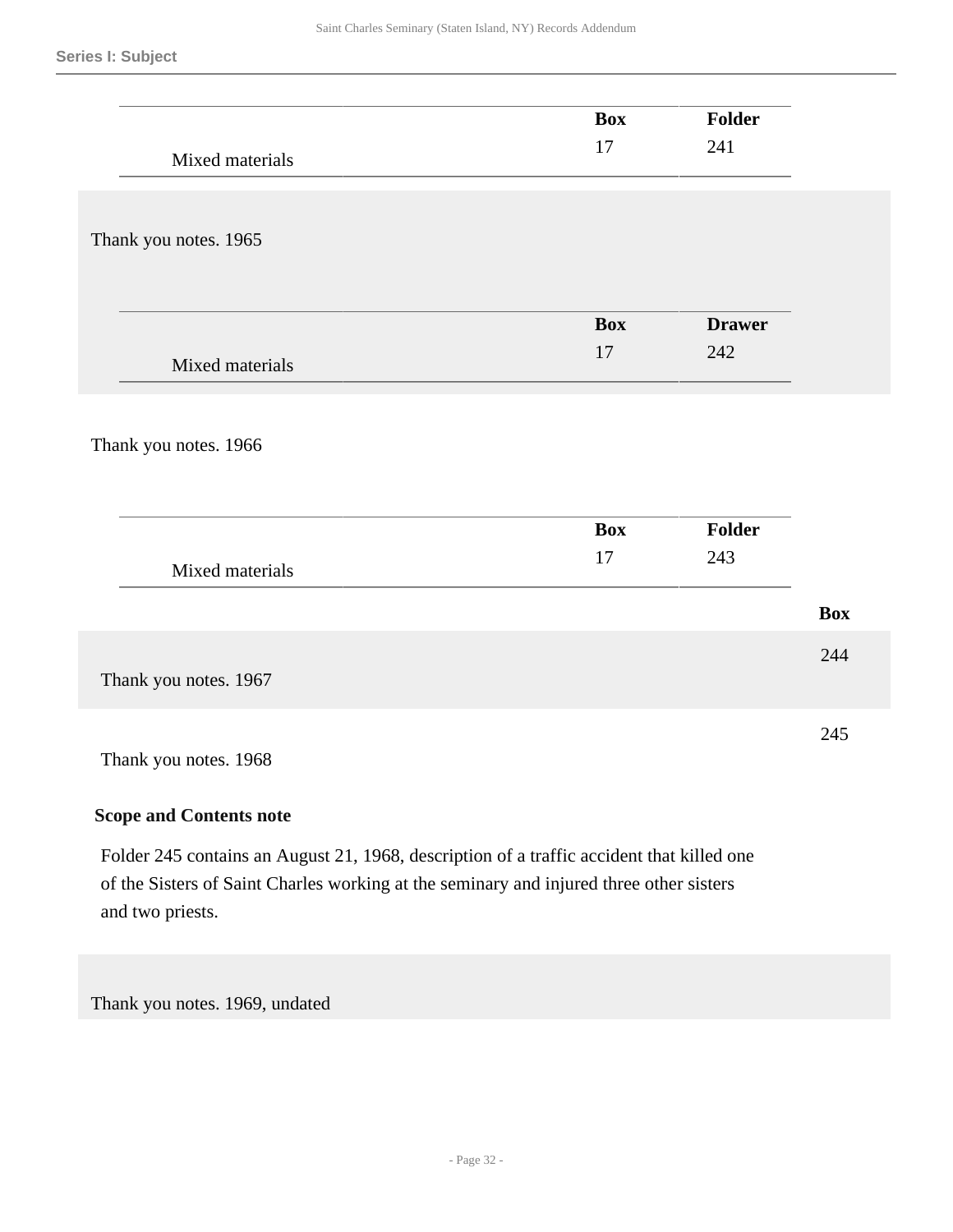|                                                        | <b>Bin</b>       | Folder               |
|--------------------------------------------------------|------------------|----------------------|
| Mixed materials                                        | 17               | 246                  |
|                                                        |                  |                      |
| Transcripts. 1949-1960                                 |                  |                      |
|                                                        | <b>Box</b>       | Folder               |
| Mixed materials                                        | 18               | 247                  |
|                                                        |                  |                      |
| State University of New York. 1958-1965                |                  |                      |
|                                                        | <b>Box</b><br>18 | <b>Folder</b><br>248 |
| Mixed materials<br>Yearbook. Windmill. Two copies 1950 |                  |                      |
|                                                        | <b>Box</b>       | <b>Folder</b>        |

Saint Charles Seminary initially named its yearbook The Windmill after the building of that type on the property. A storm destroyed that windmill in 1950. Thereafter, the seminary named the yearbook for two items of significance to priests, The Book and Chalice.

Yearbook. Book and Chalice 1960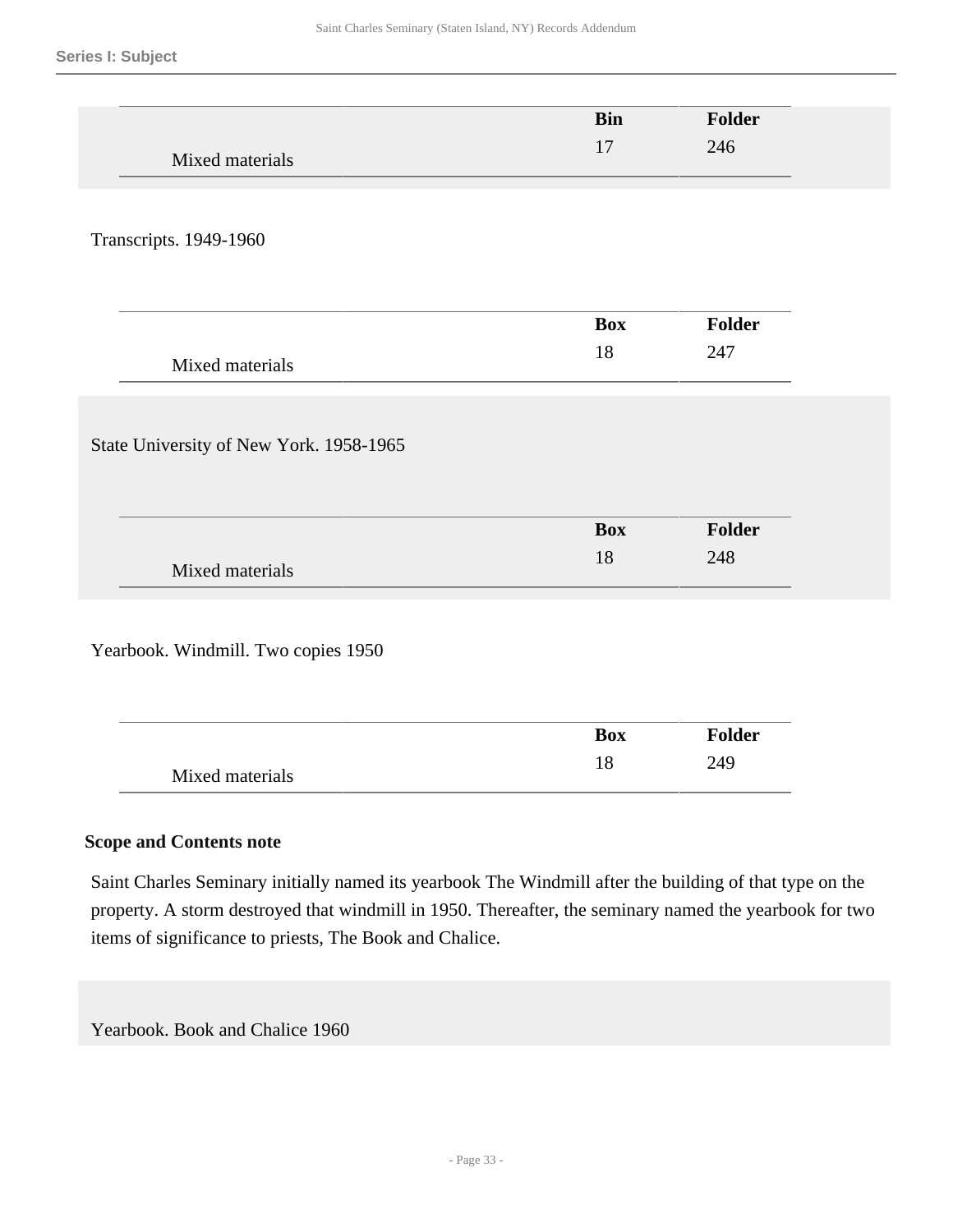|                                            | <b>Box</b> | Folder        |
|--------------------------------------------|------------|---------------|
| Mixed materials                            | 18         | 250           |
|                                            |            |               |
|                                            |            |               |
| Yearbook. Book and Chalice. 1964           |            |               |
|                                            |            |               |
|                                            |            |               |
|                                            | <b>Box</b> | Folder        |
| Mixed materials                            | 18         | 251           |
|                                            |            |               |
| Yearbook. Book and Chalice. 1965           |            |               |
|                                            |            |               |
|                                            |            |               |
|                                            | <b>Box</b> | Folder        |
| Mixed materials                            | 18         | 252           |
|                                            |            |               |
|                                            |            |               |
| Yearbook. Book and Chalice. Copy one. 1966 |            |               |
|                                            |            |               |
|                                            |            |               |
|                                            | <b>Box</b> | <b>Drawer</b> |
| Mixed materials                            | 19         | 253           |
|                                            |            |               |
| Yearbook. Book and Chalice. Copy two. 1966 |            |               |
|                                            |            |               |
|                                            |            |               |
|                                            | <b>Box</b> | Folder        |
| Mixed materials                            | 19         | 254           |
|                                            |            |               |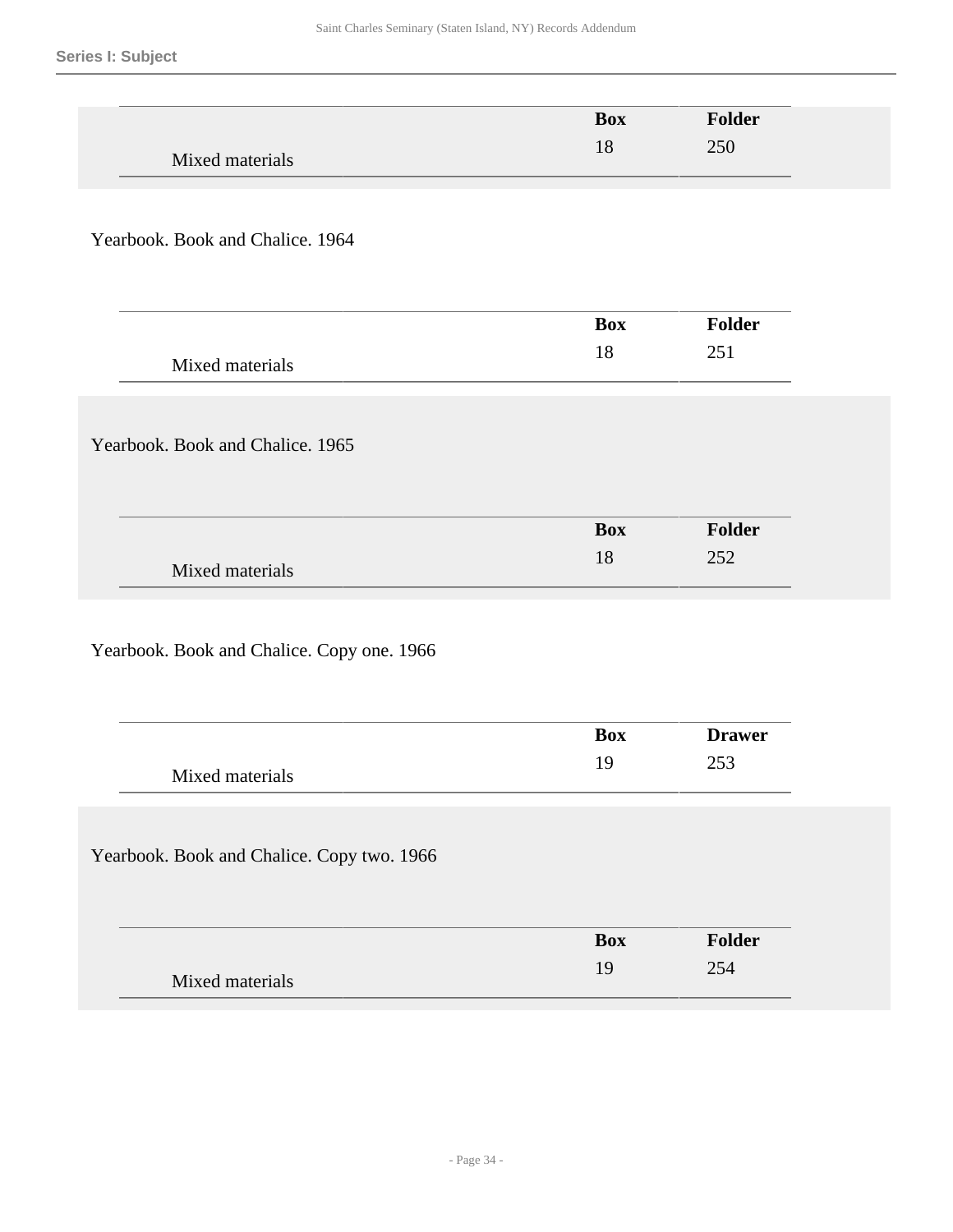Yearbook. Book and Chalice. 1967

<span id="page-34-0"></span>

|                                  | <b>Box</b> | Folder        |
|----------------------------------|------------|---------------|
| Mixed materials                  | 19         | 255           |
|                                  |            |               |
|                                  |            |               |
| Yearbook. Book and Chalice. 1968 |            |               |
|                                  |            |               |
|                                  |            |               |
|                                  | <b>Box</b> | Folder        |
|                                  |            |               |
| Mixed materials                  | 19         | 256           |
|                                  |            |               |
|                                  |            |               |
| Yearbook. Book and Chalice. 1969 |            |               |
|                                  |            |               |
|                                  |            |               |
|                                  | <b>Box</b> | <b>Drawer</b> |
| Mixed materials                  | 19         | 257           |
|                                  |            |               |
|                                  |            |               |
| Yearbook. Book and Chalice. 1971 |            |               |
|                                  |            |               |
|                                  |            |               |
|                                  | <b>Box</b> | Folder        |
|                                  | 19         | 258           |
| Mixed materials                  |            |               |
|                                  |            |               |
| <b>Series II: Photographs</b>    |            |               |
|                                  |            |               |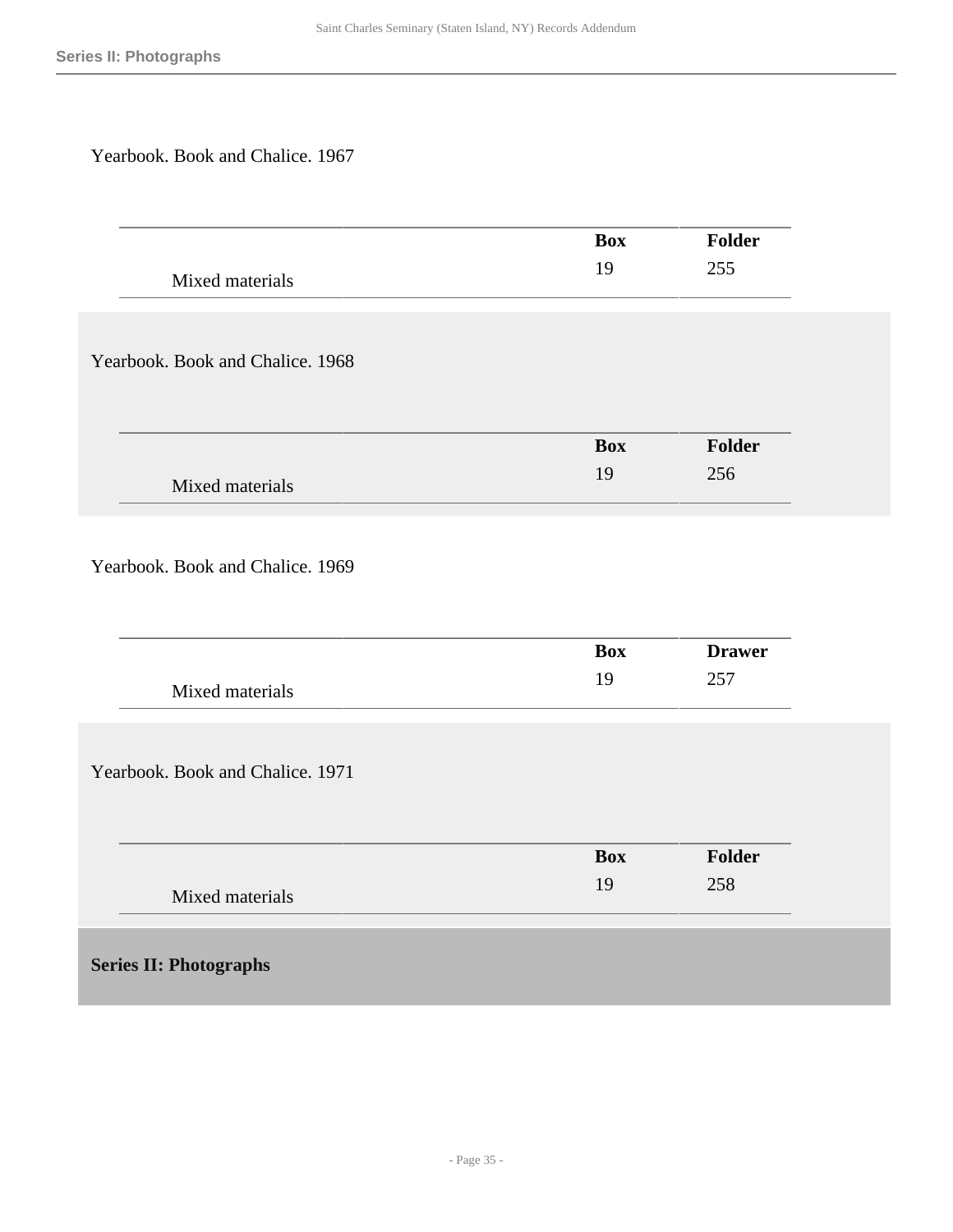| 8x10" black-and-white glossy of Saint Charles Seminary. circa 1948 |            |        |
|--------------------------------------------------------------------|------------|--------|
|                                                                    |            |        |
|                                                                    |            |        |
|                                                                    | <b>Box</b> | Object |

8x10" black-and-white glossy of swimming pool. circa 1948

|            | <b>Box-</b> | Photograph |
|------------|-------------|------------|
|            | folder      |            |
| Photoprint | 19          |            |

8x10" black-and-white glossy aerial photograph of Saint Charles Seminary. Architecture sketch by Ben Stephenson for John Guarino, Architect, 2 Lexington Street, East Boston, Massachusetts. Two copies circa 1957

|            | Box | Photograph |
|------------|-----|------------|
| Photoprint |     |            |

#### <span id="page-35-0"></span>**Series III: Oversize**

Saint Charles Seminary Department of Theology Transcripts of Record. 1958-1965

|  | ----- | Box | Object |  |
|--|-------|-----|--------|--|
|  |       |     |        |  |